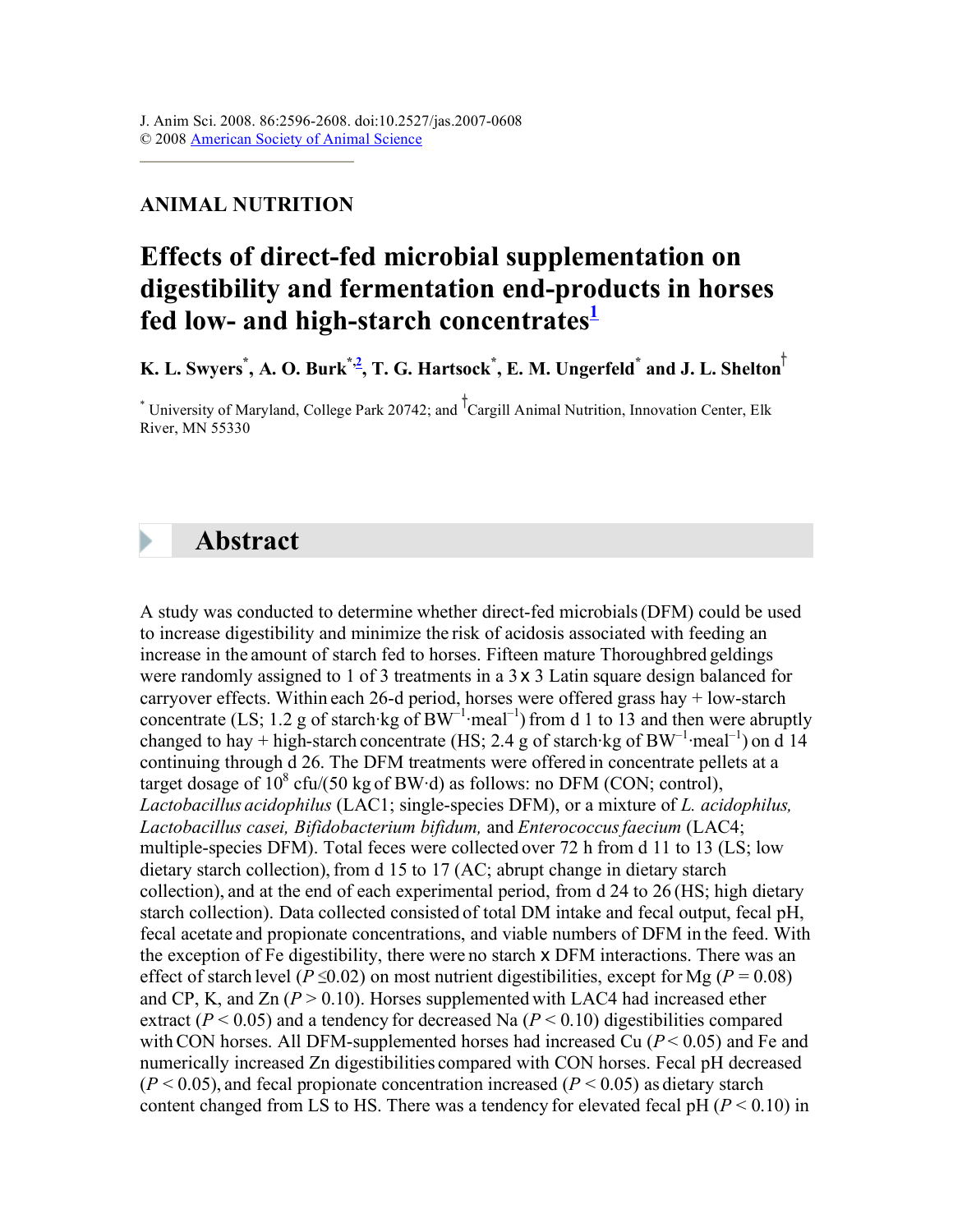LAC1 horses compared with CON horses. These results confirm that increasing starch in the equine diet can enhance nutrient digestibility of the diet. Supplementing equine diets with either a single or mixed strain direct-fed lactic acid bacteria had limited effects on nutrient digestibility or on reducing the risk of acidosis associated with feeding highstarch concentrates to horses. The potential response of DFM supplementation should be evaluated when a more acute acidotic state is induced in horses than in the current study.

**Key Words:** digestibility • direct-fed microbial • horse • *Lactobacillus acidophilus* • probiotic • starch

# **INTRODUCTION**

It is a common practice among horse owners to supplement roughage diets with starchbased concentrates to meet nutrient requirements (NRC, 1989 $\star$ ). When nondegraded starch escapes small intestinal digestion and reaches the hindgut, microbial populations are altered, pH is decreased, propionate concentration is increased, and fiber digestion is decreased (Kern et al., 1973 ; Pagan, 1998 ; Kohnke et al., 1999 ; Medina et al., 2002 ;), resulting in an increased risk of acidosis, colic, or laminitis in the horse (Bailey et al., 2003 $\star$ ; Hoffman, 2003 $\star$ ).

In feedlot cattle fed high-concentrate diets, feeding direct-fed microbials (**DFM**) has reduced the risk of acidosis (Huffman et al., 1992 $\star$ ; Ghorbani et al., 2002 $\star$ ). Direct-fed microbials, also referred to as probiotics, are a source of live, naturally occurring microorganisms (Yoon and Stern,  $1995\bullet$ ), which may have beneficial effects on the host animal by creating an optimal intestinal microbial balance (Fuller, 1989 $\bullet$ ). Lactic acidproducing bacteria (**LAB**), predominantly from the *Lactobacillus* genus, are the most widely used bacteria in DFM preparations and show promise toward enhancing digestive health in other species (Kung, 1999 $\star$ ; Weese, 2001 $\star$ ; Krehbiel et al., 2003 $\star$ ). Because most DFM preparations have combinations of bacterial species, it is difficult to assessthe efficacy of individual species.

Despite the positive nutritional benefits shown using DFM in other species and the availability of DFM supplements on the market intended for horses, no peer-reviewed journal articles have been published on the effects of single vs. multiple strains of directfed LAB offered to horses. The objective of this study was to determine whether DFM could be used to increase digestibility and minimize the risk of acidosis associated with abruptly increasing the starch content in the equine diet.

# **MATERIALS AND METHODS**

All experimental procedures were approved by the University of Maryland's Institutional Animal Care and Use Committee.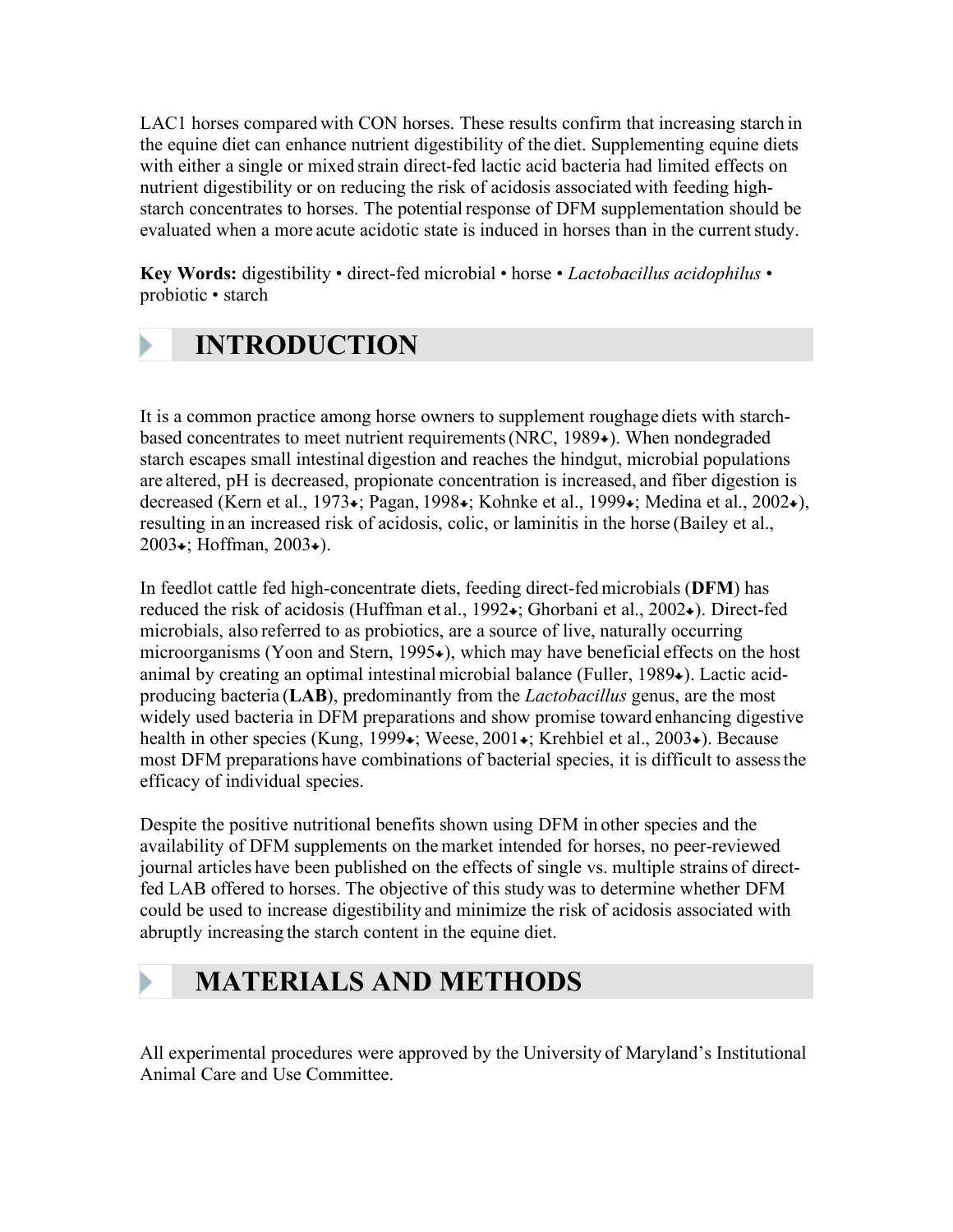#### *Animals and Diets*

Fifteen mature Thoroughbred geldings at rest (average initial age,  $10 \pm 3$  yr; average initial BW,  $557 \pm 112$  kg) were randomly assigned to 1 of 3 treatments arranged in a 3 x 3 Latin square split-plot (dietary starch level and sampling time) experiment balanced for carryover effects with repeated measures (total fecal collections) within each period. All geldings were vaccinated against *Ehrlichia risticii bacterin* spp. (Potomac horse fever), West Nile virus, Eastern-Western-Venezuelan encephalomyelitis, and tetanus toxoid (Fort Dodge Animal Health, Fort Dodge, IA) and dewormed against large and small strongyles, encysted cyathostomes, ascarids, pin worms, hair worms, large mouth stomach worms, and bots (moxidectin; Fort Dodge Animal Health) before the beginning of the study. Horses were weighed using a livestock platform scale (Digi-Star, Fort Atkinson, WI) and assigned a BCS (1 to 9 scale; Henneke et al., 1983 $\star$ ) at the beginning and end of each experimental period. The geldings were housed in individual  $3.6\text{-m}^2$  box stalls with rubber mats and wood shavings (American Wood Fibers, Jessup, MD) at the University of Maryland Equine Research Unit located at the Central Maryland Research and EducationCenter in Clarksville. Horses received their diets in 2 equal meals twice daily at 0800 and 1700 h. The geldings were taken out of their stalls and walked (1.3 m/s) once daily at 1600 h for 10 to 35 min (depending on heat index, horses were exercised less on days above a 32°C heat index) using an automated 6-horse exerciser (Priefert, Mount Pleasant, TX) and alternating directions each day. The geldings were moved from pasture 7 d before the beginning of the study to allow for acclimation to housing, feeding, and exercise protocol. During acclimation, horses were fed mixed grass hay and given a step-wise introduction to the control diet to meet daily DE requirements for maintenance  $(NRC, 1989).$ 

Horses were randomly assigned to 1 of 3 treatments for each of the 3 experimental periods: a control diet of grass hay + pelleted concentrate (CON), grass hay + pelleted concentrate with 10<sup>8</sup> cfu/(50 kg of BW·d) of *Lactobacillus acidophilus* (LAC1; custom preparation of single-species DFM provided by Star-Labs, Clarksdale, MO), or grass hay  $+$  pelleted concentrate with 10<sup>8</sup> cfu/(50 kg of BW·d) of a commercial DFM mixture of LAB (LAC4; PrimaLac 454; Star-Labs, Clarksdale, MO). The experiment consisted of 3 consecutive 26-d feeding periods (Figure  $1\bullet$ ) such that all horses received all treatments. The first 10 d of each period were a wash-out of the previous treatment and an adaptation to the new treatment. Two levels of target starch intake were offered: 1.2 (**LS**; low starch) and 2.4 g of starch·kg of  $BW^{-1}$ ·meal<sup>-1</sup> ( $\overline{HS}$ ; high starch) for the first and last 13 d of each period, respectively, with an abrupt change (**AC**) from LS to HS on d 14. Pelleted concentrates were formulated to contain either 20 (LS) or 38% starch (HS). Starch content was increased in the HS concentrate with an isonitrogenous and isoenergetic substitution of corn meal for wheat middlings. Custom pellets (Nutrena Feeds, Cargill Animal Nutrition, Lebanon, PA) were fed at a rate of 5 g·kg of  $BW^{-1} \cdot d^{-1}$ . Feed composition, based on an analysis of feeds by a commercial laboratory (Dairy One Forage Testing Laboratory, Ithaca, NY), is shown in Table  $1\star$ . Horses were fed hay and concentrate to meet or slightly exceed their individual daily requirementsfor DE relative to BW (NRC,  $1989\bullet$ ). Hay was fed using stationary wooden box feeders affixed to each stall, and concentrate was offered in canvas feed bags (Derby Originals, North Canton, OH) to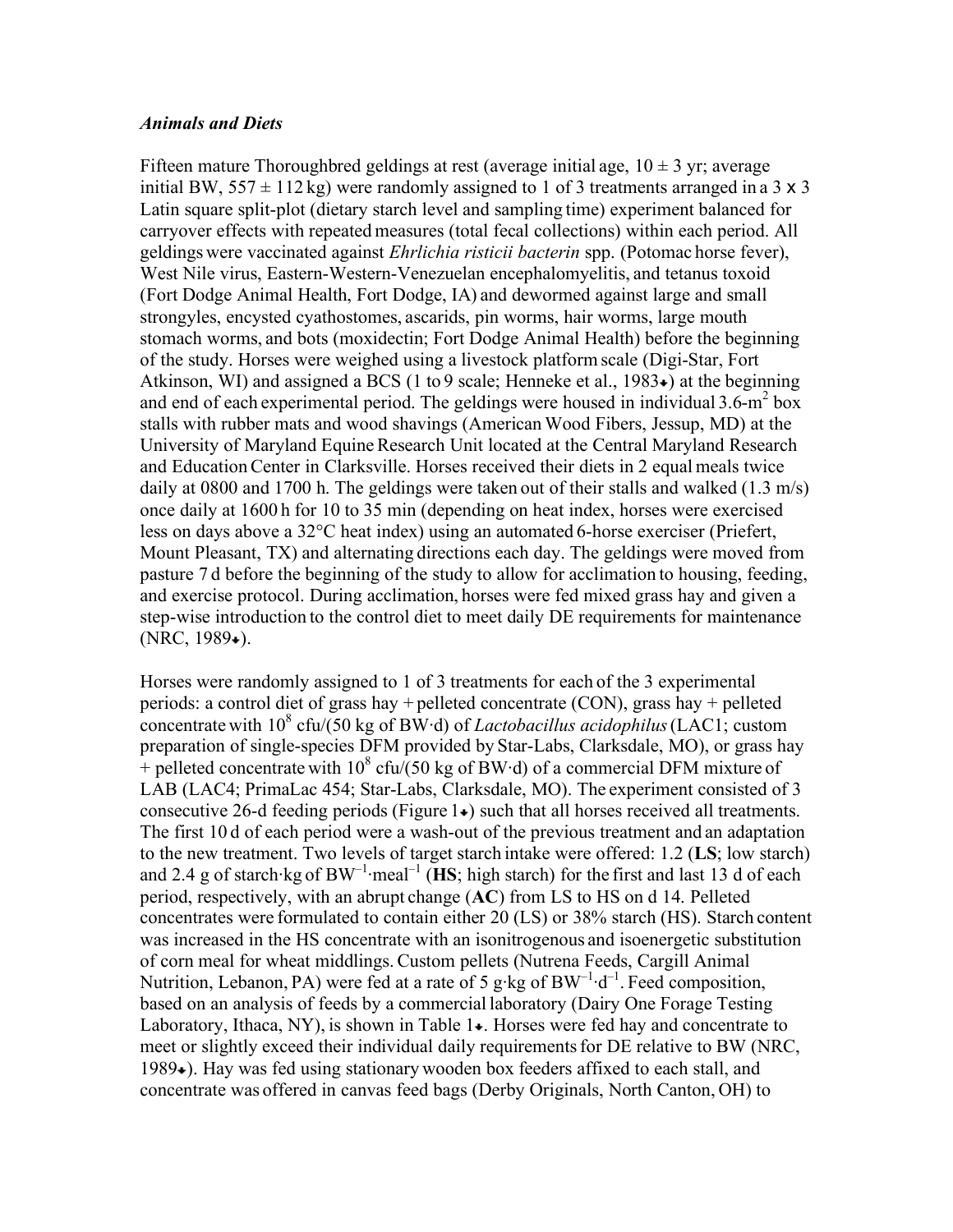avoid wastage. Hay and concentrate offered and refused were collected, weighed, and recorded daily to determine total DM intake. Horses had ad libitum access to water and salt (sodium chloride) blocks.



**Figure 1.** Experimental timeline of each 26-d period. Each horse received a low-starch pelleted concentrate (LS) from d 1 to 13 in addition to their assigned direct-fed microbial treatment (TX). Horses were abruptly changed (AC) to the highstarch concentrate (HS) on d 14 plus their TX and were sustained through d 26. Total feces were collected at 3 time points as follows: low dietary starch (LS, d 10 to 13), abrupt change in dietary starch (AC, d 15 to 17), and high dietary starch (HS, d 24 to 26).

| <b>View this</b><br>table: | Table 1. Nutrient composition of grass hay and low- and high-<br>starch concentrates fed to Thoroughbred geldings <sup>1</sup> |
|----------------------------|--------------------------------------------------------------------------------------------------------------------------------|
| [in this                   |                                                                                                                                |
| window]                    |                                                                                                                                |
| $\sin a$ new               |                                                                                                                                |
| window]                    |                                                                                                                                |
|                            |                                                                                                                                |

The DFM treatments were included in the LS and HS pelleted concentrates, resulting in 6 total formulas for the study: low- and high-starch control (no DFM), low- and high-starch LAC1, and low- and high-starch LAC4. All probiotic preparations were included in the concentrate before pelleting. A 1.5 kg/t inclusion level of each DFM preparation into the pelleted horse feed was determined based on resultsfrom a companion study conducted earlier at the USDA (Beltsville, MD). All finished pelleted concentrates with and without DFM inclusion were sampled weekly for enumeration and identification of bacterial species.

The 85-d study was conducted from June to September in Clarksville, Maryland. The summer climate around the location of the study is typified by temperate, humid days with average daily precipitation of  $150 \text{ mm}$  (NOAA,  $2007\text{$ ). During this investigation, average ambient temperatures ranged from 5 to 38 °C (NOAA, 2007 $\bullet$ ).

### *Sample Collection*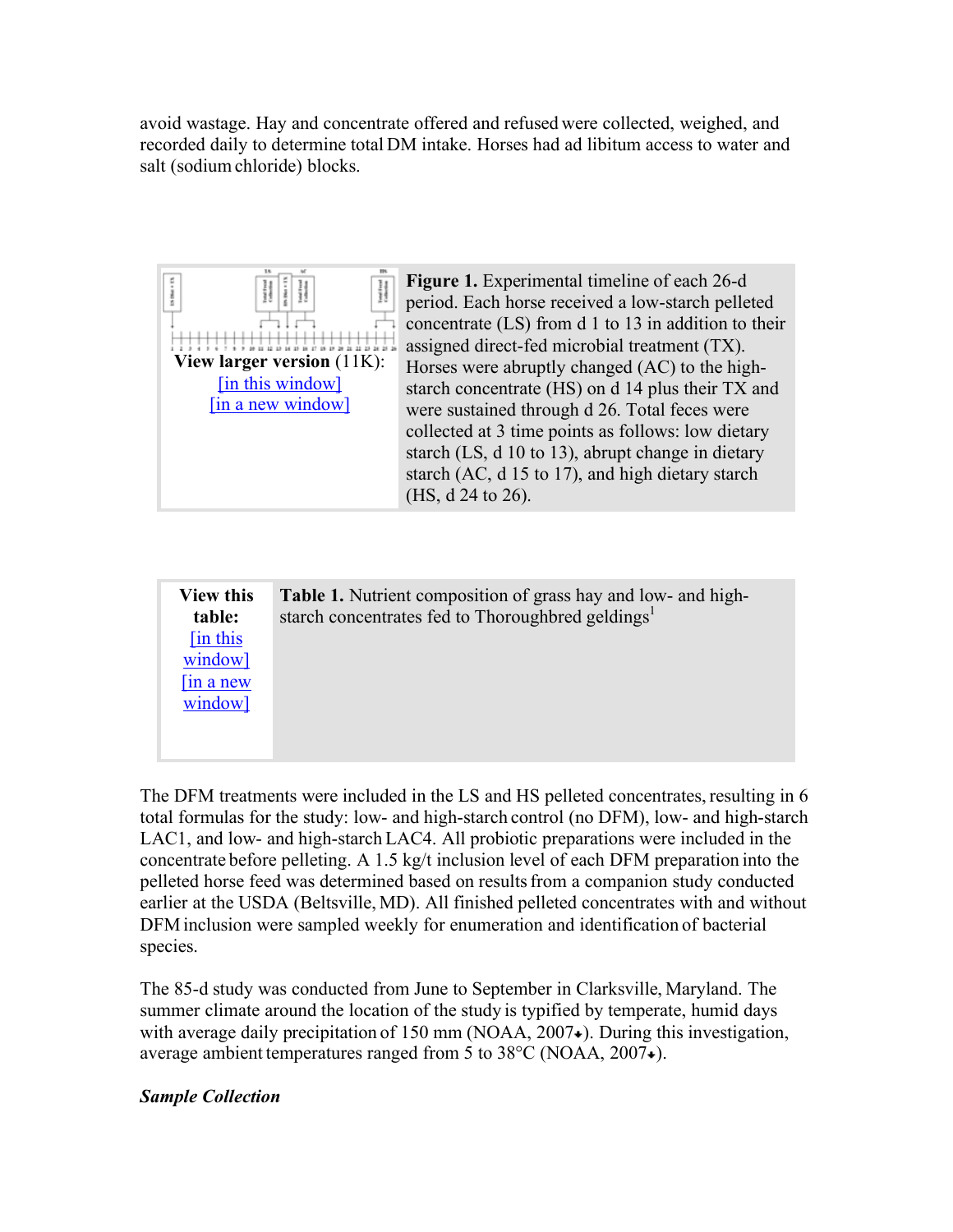Samples of hay and concentrate offered and total feces were collected on d 11 to 13 (LS), 15 to 17(AC), and 24 to 26 (HS) within each experimental period. Length of the collection period was determined based on the report that 95% of digesta passes by 65 h post-feeding (Van Weyenberg et al., 2005 $\star$ ). Samples of concentrate and hay (approximately 200 g) were collected every 7 d throughout the study. Concentrate and hay samples were weighed, dried in a forced-air oven (105°C for 72 h), and reweighed for calculation of DM. Stalls were stripped of all shavings, feedstuffs, and manure at 1500 h on d 11, 15, and 24 and were swept and hosed daily after the 0700 h total collection. Each gelding was equipped with a collection harness (Equisan, Melbourne, Victoria, Australia) for total fecal collection to reduce potential for hay, concentrate, urine, and fecal mixing in the stall. Horses were accustomed to wearing the harnesses before the beginning of the study. The harnesses were fitted to each horse the evening before total fecal collection began. Feces were removed from the harnesses thrice daily (0700, 1200, and 1600 h), and horses were checked and treated for minor abrasions caused by harnesses as needed. Feces were removed from the harnesses into individual plastic tubs with plastic bag liners to reduce moisture loss and were weighed over each 24-h collection period for determination of total fecal output. At each collection, grab samples of fresh feces (approximately 500 g) were removed from the harness bags before emptying so that the most recently defecated feces were sampled, weighed, and immediately analyzed for pH, dried for determination of digestibility, or stored at  $-20^{\circ}$ C for later VFA analysis. Tengram subsamples obtained from 1200- and 1600-h fecal collections were prepared for analysis of VFA and lactate by adding 40 mL of 1 *N* HCl (modified the methods described by Hussein et al., 2004 $\bullet$ ), after which they were stored in air-tight 120-mL plastic containers (Hi-Profile, Delamar, Newark, DE) at –20°C for later analysis. From the 500-g fecal samples, approximately 200-g subsamples were weighed, dried in a forced air oven (55°C for 72 h), reweighed for determination of DM, and then stored for later nutrient analysis.

#### *Sample Analysis*

Dried fecal, hay, and concentrate samples were ground in a Wiley Mill (Thomas Model 4, Swedesboro, NJ) using a 1-mm screen. Fecalsamples for each horse over each total collection period were composited, and subsamples were sent to a commercial laboratory (Car-gill Animal Nutrition, Innovation Center, Elk River, MN). Samples were analyzed for DM, OM, CP, ADF, NDF, ether extract(**EE**), ash, Ca, P, Mg, K, Cu, S, Cl, Fe, Mn, Na, and Zn using  $AOAC$  (2005) $\bullet$  methods with modifications (CP, 968.06; NDF, 2002.04; ADF, 973.18; EE, 920.39; ash, 942.05; and minerals, 968.08). Chloride analysis was conducted by titration using the PC-titrate system (ManSci Inc., Tonawanda, NY). Samples were also sentfor analysis of water-soluble carbohydrates (**WSC**) and starch (Dairy One). For starch analysis, WSC were preextracted by incubation in a water bath and filtered with Whatman 41 filter paper, followed by starch determination using an analyzer (YSI 2700 SELECT Biochemistry Analyzer, Application Note No. 319, 1994, Yellow Springs InstrumentCo. Inc., Yellow Springs, OH). The extracted WSC were determined according to the methods of Hall et al. (1999) $\star$ . Total DMI (kg/d) and DM fecal output (FO, kg/d) were used to calculate apparent DM digestibility (DMD, %) using the equation:  $DMD = 1 - FO/DMI$ .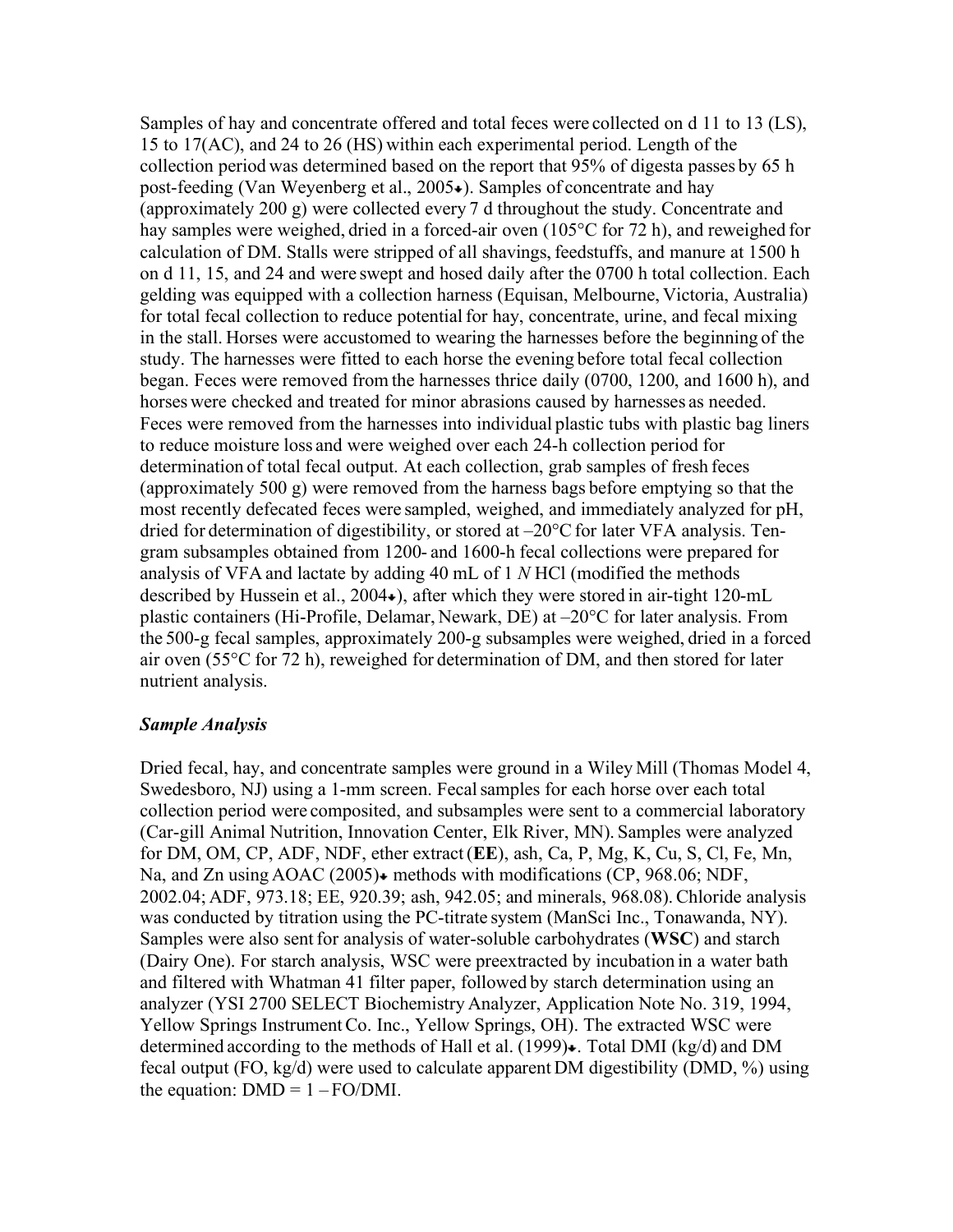Fecal pH of fresh feces was determined (approximately 100 g) thrice daily (0700, 1200, and 1600 h) on d 11 to 13, 15 to 17, and 24 to 26. The pH was determined within 30 min of collection with a portable pH meter (model 13704, Denver Instruments, Arvada, CO). The probe (Orion semi-micro electrode model 91–16, Thermo Electron Corp, Beverly, MA) was submerged in the solid fecal mixture until the reading stabilized. Triplicate readings were recorded for each sample and averaged for each collection time. The pH meter was calibrated at 0700 h before the beginning of each collection day using pH 4 and 7 stock solutions. A back-up hand-held pH meter, calibrated to the first reading, was used when intermittent mechanical failures occurred with the first(model IQ400, Scientific Instruments, Carlsbad, CA).

For VFA analysis, frozen samples of feces suspended in HCl were thawed to room temperature and poured into 30-mL centrifuge tubes and centrifuged at 22,000 x *g* at 4°C for 15 min. A 1-mL supernatant aliquot was transferred to 5-mL centrifuge tubes. One milliliter of constantly stirred 3.6 *M* CaOH was added to each tube and vortexed, after which 0.5 mL of 0.4 *M* CuS0<sub>4</sub> was added, and the solution was vortexed again. Samples were then centrifuged at 16,000 x *g* at 4°C for 15 min, after which 1.5 mL of supernatant was transferred to a new 5-mL tube and 20  $\mu$ L of concentrated H<sub>2</sub>SO<sub>4</sub> was added. Samples were subsequently centrifuged again at 16,000 x *g* at 4°C for 15 min. Sample extracts were filtered through a 0.45-µm syringe filter to remove particulate matter. The VFA concentrations were determined using HPLC (Waters, Alliance HPLC System, Milford, MA) with a 300 x 7.8 mm Aminex HPX-874 ion exclusion column (Bio-Rad Laboratories, Hercules, CA) at 6.895  $\times$  10<sup>6</sup> Pa and 42°C. The VFA concentrations were reported as milligrams per milliliter, and a ratio of acetate to propionate (**A:P**) was calculated.

### *Enumeration of LAB*

Batches of feed were made in the following order: CON, LAC1, and then LAC4. Batches were individually pelleted, bagged, tagged, and shipped to the study location (Clarksville, MD), where the diets were stored on pallets.

Weekly samples (approximately 200 g) were collected by hand directly from feed bags over the 85-d period and stored (4°C) before analysis. Viable LAB were enumerated by a commercial laboratory (Cargill Animal Nutrition, Innovation Center) using AOAC  $(1995)$  methods (14.1). Samples were individually ground, and then duplicate 1-g subsamples were weighed and placed into 15-mL centrifuge tubes. Nine milliliters of autoclaved deionized  $H_2O$  was added to each tube and then shaken for 1 h to mix. One milliliter of the liquid solution was drawn into 15-mL centrifuge tubes, 9 mL of autoclaved deionized  $H_2O$  was added, the solution was vortexed, and then plated by a spiral autoplater (Autoplate 4000, Spiral Biotech, Norwood, MA). Three plates were prepared for each sample to determine growth of (1) *Lactobacillus*, (2)*Enterococcus*, and (3) *Bifidobacterium*. The lactobacilli and bifidobacteria cultures were grown under anaerobic conditions(anaerobic jars with GasPaks; Becton Dickinson Microbiology Systems, Cockeysville, MD) and incubated for 48 h at 37<sup>o</sup>C on de Man, Rogosa, and Sharpe (MRS; de Man et al., 1960 $\star$ ) agar and modified MRS (Simpson et al., 2003 $\star$ ),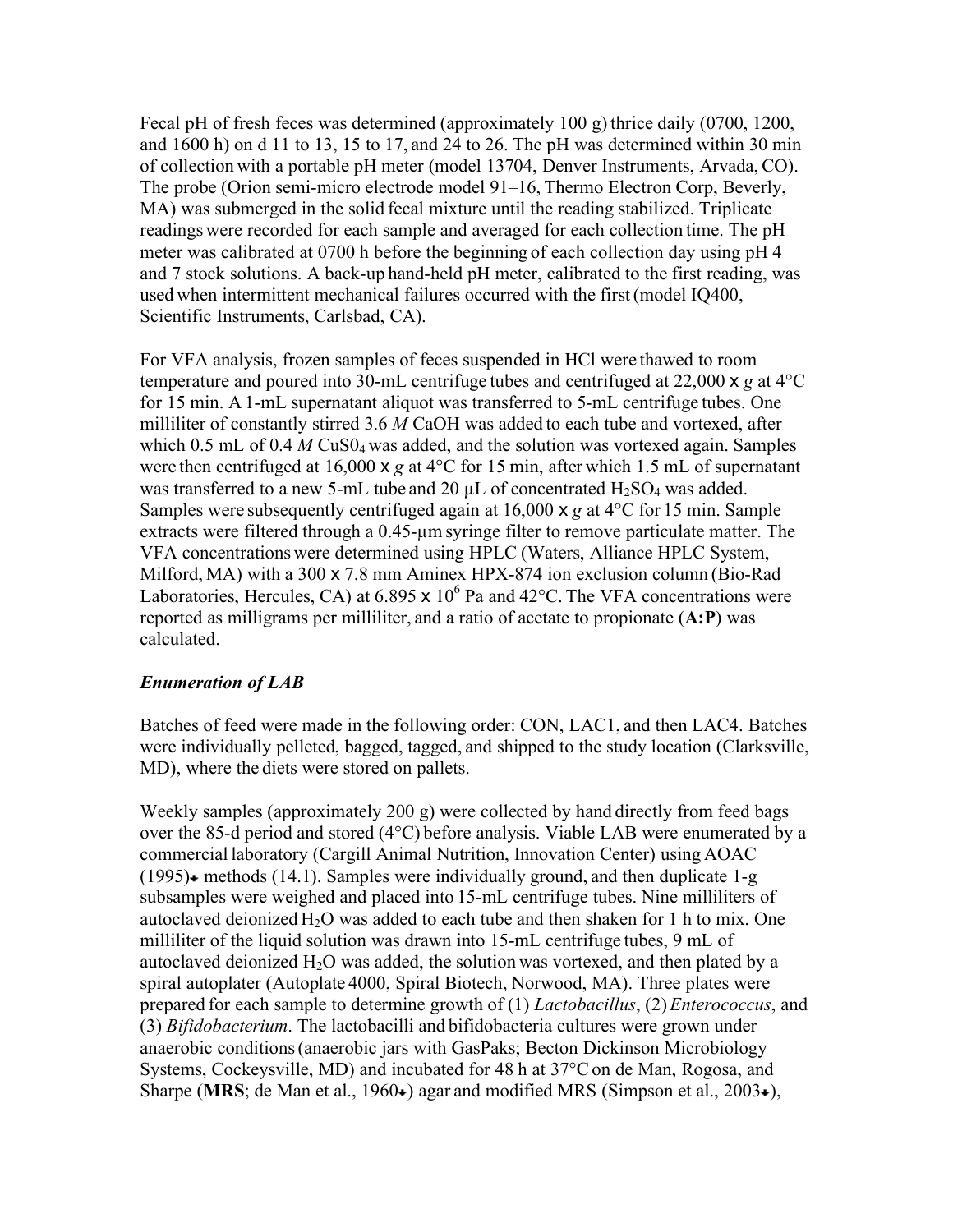respectively. *Enterococcus* cultures were grown aerobically on bile esculin azide agars (Novicki et al., 2004 $\star$ ) and then incubated for 48 h at 37 $\degree$ C. Once growth was visualized, colony-forming units were determined by an automated colony counter (Protocol XR, Protocol Systems, Synoptics Ltd., Frederick, MD) and numbers were reported as cfu/mL.

### *Bacterial Species Identification*

To determine if any cross-contamination had occurred in the diets, analysis of ribosomal DNA was performed. Bacteria were isolated and anaerobically grown on agar at another commercial laboratory (Star-Labs Forage Research Inc., Clearwater, FL) using procedures outlined previously  $(SL-01; Swyers, 2007)$ . A random selection of colonies was selected and then automatically identified (RiboPrinter, DuPont Qualicon, Wilmington, DE). The identification of bacterial species was determined at an 85% confidence level or greater, in which case a DuPont identification number was assigned and reported in addition to a genus and species name (SL-04 method, Star-Labs Forage Research Inc.).

### *Prevention of Cross-Contamination*

Measures to minimize cross-contamination among treatment groups were taken throughout the study. All pelleted concentrates were processed in the expected order of least number of added bacterial species to most (i.e., CON, LAC1, and then LAC4) from mixing to pelleting and bagging at the feed mill. Between runs, feed mill equipment was flushed with batches of feed that were unrelated to the study and not containing DFM (as is standard protocol by the commercial mill). At the research facility, the weighing and handling of feed, handling of horses for grooming, exercising, cleaning of stalls, and collection and analysis of samples were all conducted in the order of CON, LAC1, and then LAC4. Separate tools were designated and labeled for each treatment group. Treatment groups were physically separated and unable to make nose-to-nose contact. If this order needed to be altered, clothing, boots, and hands were disinfected at bleach scrub stations placed throughout the barn and feed preparation areas before handling horses or equipment. Feed preparation area was disinfected at the end of each shift.

### *Statistical Analysis*

The trial was analyzed as a 3 x 3 Latin square design [3 consecutive 26-d periods x 3 DFM treatments (CON, LAC1, and LAC4)] balanced for carryover effects with repeated measures (total collections: LS, AC, and HS) within each period. Fifteen horses ( $n = 15$ ) were randomly assigned to 1 of 5 squares. Dietary starch level and sampling time were treated as split plots. Data were analyzed using mixed model procedures (SAS Inst. Inc., Cary, NC). The model included the fixed effects of period, DFM, starch, and the interaction of DFM x starch level and random effects of squares, horses within squares, and horse x Latin square x period x DFM treatment interaction.

The base-10 logarithm colony-forming unit bacterial enumeration data were analyzed as a repeated measures (with respect to samplestaken from same batches of feed over a 12-wk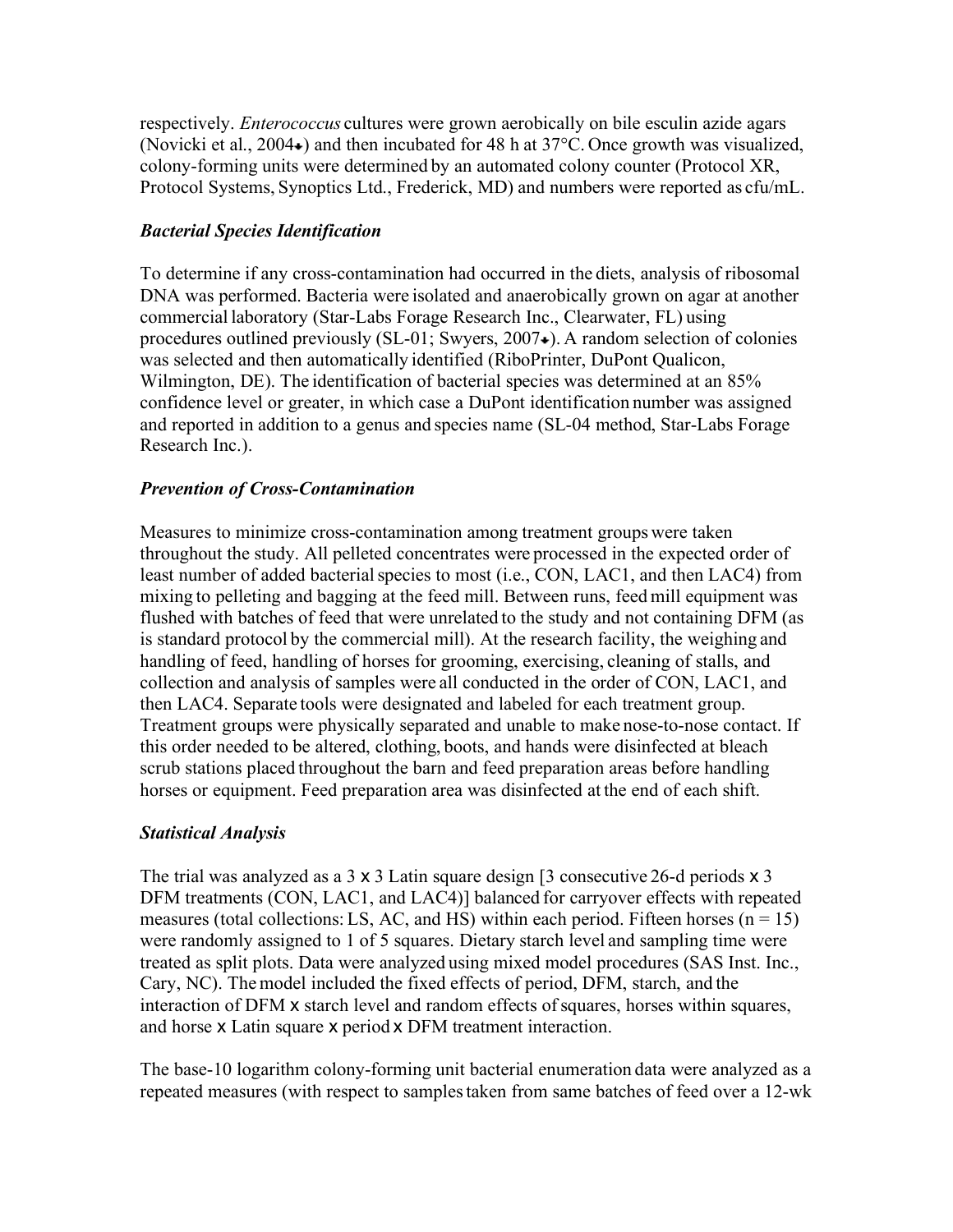period) using the MIXED model procedure with batches of feed as the experimental units. A best fit multiple linear regression model was developed using the GLM procedure of SAS with backward elimination of nonsignificant terms. The model included DFM treatment, time (wk), ambient temperature, and the treatment x time interaction. Ambient temperature was recorded and used as a covariate in the model. Average colony-forming units of lactobacilli, enterococci, and bifidobacteria were the response varibles.

Significance was declared at  $P \le 0.05$  and a tendency at  $0.05 \le P \le 0.10$ . For greater levels of significance, results are reported as  $P \le 0.01$  and  $P \le 0.001$ . Tukey's comparison procedure (significance at  $P \le 0.05$ ) was used to test differences among least squares means if significant (or tendencies of) main effects or interactions were found.

## **RESULTS**

### *Intake and Digestibility*

All geldings maintained their initial BW and BCS (Table  $2\bullet$ ). One horse from the LAC4 treatment had to be removed at the end of the third period (during HS collection) for health reasons unrelated to treatments. Intake of hay and concentrate (DM basis) was not different among treatments (Table  $3\star$ ). Average intake of starch was greater during AC and HS (0.91 kg/d  $\pm$  0.02) compared with LS (0.55 kg/d  $\pm$  0.02; *P* \le 0.001; data not shown).

**View this table:** [in this window]  $\int$ in a new window] **Table 2.** Body weight and BCS of Thoroughbred geldings consuming low- and high-starch concentrates containing no  $\overline{DFM}^1$  (CON), 1 strain (LAC1), or 4 strains (LAC4) of lactic acid-producing bacteria DFM  $(n = 15)$ 

| <b>View this</b> | <b>Table 3.</b> Daily intakes of geldings consuming low- and high-starch       |
|------------------|--------------------------------------------------------------------------------|
| table:           | concentrates containing: no $DFM1$ (CON), 1 strain (LAC1), or 4                |
| [in this]        | strains (LAC4) of lactic acid-producing bacteria DFM ( $n = 15$ ) <sup>2</sup> |
| window]          |                                                                                |
| $\sin a$ new     |                                                                                |
| window]          |                                                                                |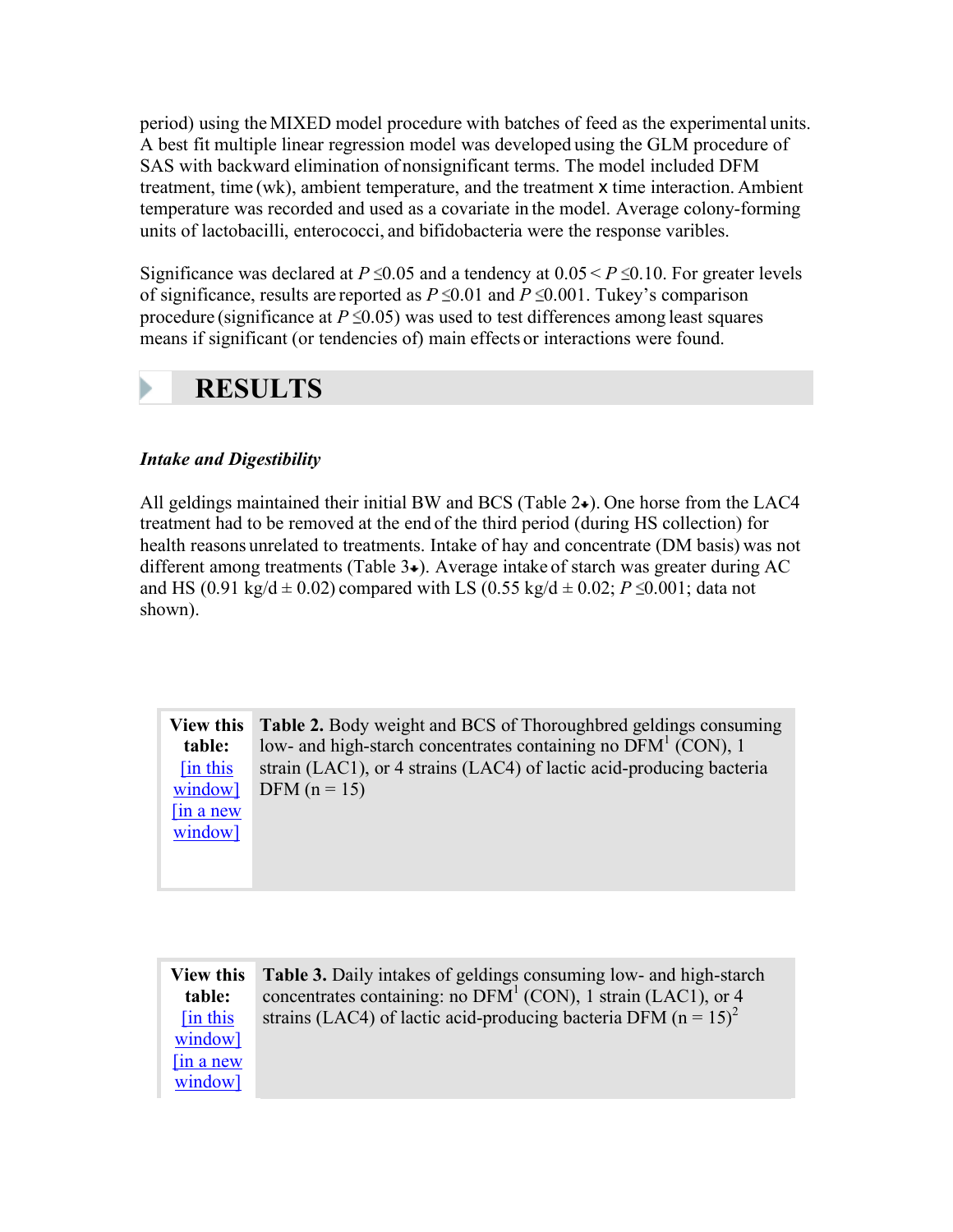Although differences ( $P \le 0.10$ ) were detected within starch levels (LS, AC, and HS) among DFM treatments, with the exception of Fe, there was no interaction between starch and DFM on nutrient digestibilities (Table  $4\bullet$ ). There was an effect of starch level on the digestibility of most nutrients ( $P \le 0.02$ ) except for CP, Mg, K, and Zn (Table 5 $\bullet$ ). Feeding the high-starch concentrate at AC and HS was associated with greater digestibilities of DM, OM, NDF, ADF, P, Cu, Mn, and Na  $(P < 0.05)$  than LS. There was no difference in EE digestibility between the AC and HS, but the AC in starch resulted in a greater digestibility of EE  $(P < 0.05)$  than when LS was fed. The S digestibility was greatest ( $P \le 0.05$ ) at HS after the high starch concentrate had been fed for 12 d. The WSC digestibility was lowest (*P* < 0.05) during HS, whereas starch digestibility was lowest during AC ( $P < 0.05$ ). All DFM-supplemented horses had increased Cu ( $P < 0.05$ ) and Fe and numerically increased Zn digestibilities compared with the CON horses. The LAC4 supplemented horses had increased EE ( $P < 0.05$ ) and a tendency for decreased Na ( $P <$ 0.10) digestibilities compared with CON horses.

**View this table:** [in this window] [in a new window] **Table 4.** Interaction (DFM<sup>1</sup> x starch level) effects of low- and highstarch concentrates containing no DFM (CON), 1 strain (LAC1), or 4 strains (LAC4) of a lactic acid-producing bacteria DFM on apparent total tract digestibility of nutrients, fecal pH, and fecal VFA concentrations of Thoroughbred geldings ( $n = 15$ )<sup>2</sup>

**View this Table 5.** Effects of low- and high-starch concentrates containing no **table:** [in this window] [in a new window]  $DFM<sup>1</sup>$  (CON), 1 strain (LAC1), or 4 strains (LAC4) of a lactic acidproducing bacteria DFM on apparent total tract digestibility of nutrients, fecal pH, and fecal VFA concentrations of Thoroughbred geldings ( $n = 15$ )<sup>2</sup>

*Fecal pH*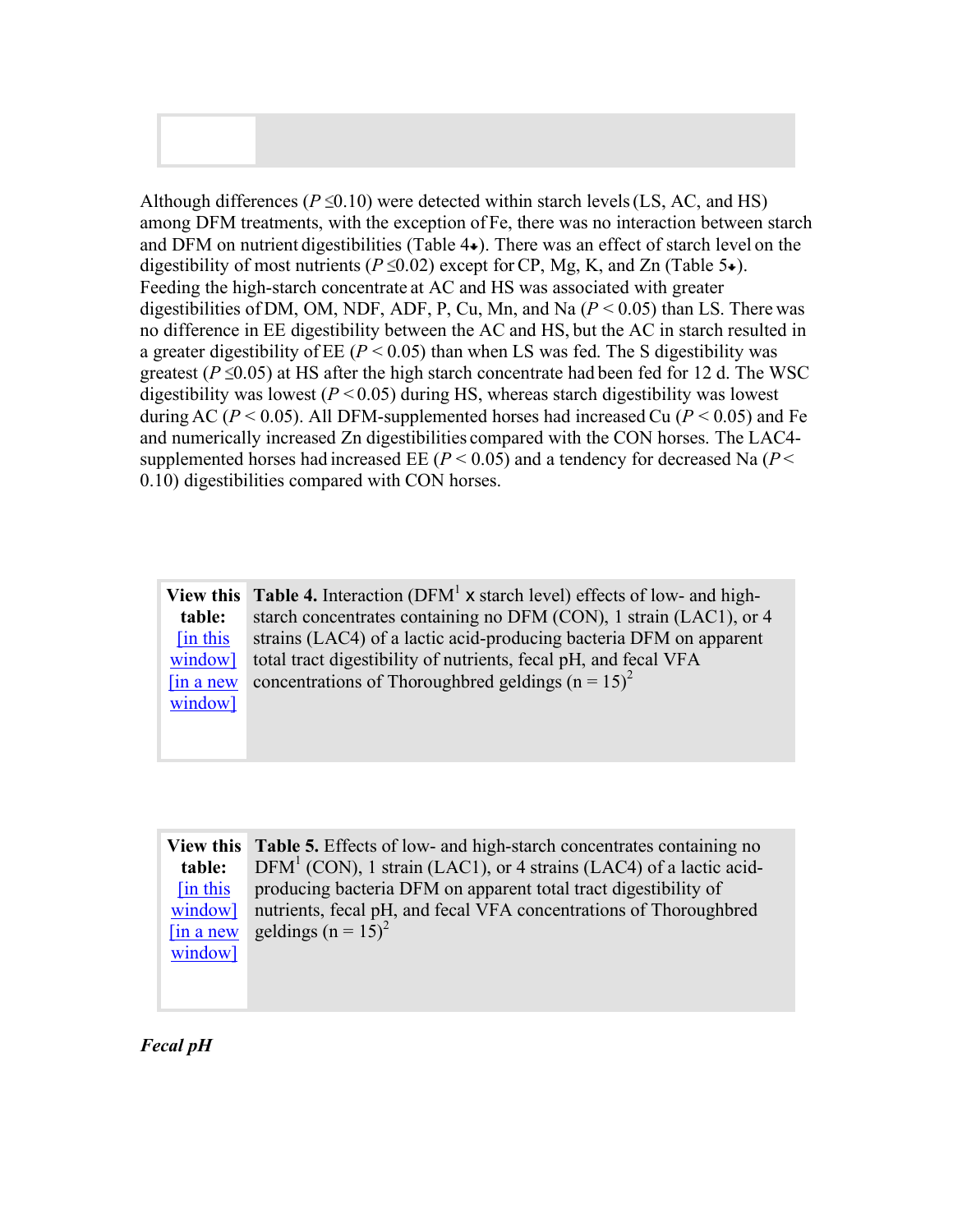There was no starch  $x$  DFM interaction on fecal pH (Table  $4\bullet$ ); however, there was an effect of starch ( $P < 0.001$ ) and a trend for an effect of DFM ( $P = 0.06$ ) on fecal pH (Table 5 $\bullet$ ). Fecal pH decreased ( $P < 0.05$ ) as the starch content of the diet increased. Horses supplemented with LAC1 had a trend for a greater fecal  $pH (P < 0.10)$  than the CON group, but there was no difference between the 2 DFM groups or between the CON and LAC4 groups. Fecal pH was lowest  $(P < 0.05)$  among all treatment groups at the 0700-h collection compared with 1200 and 1600-h collection (data not shown). There was a starch x time of sampling interaction on fecal pH  $(P = 0.04)$  when averaged among all DFM treatment groups, which was caused by the greater fecal pH for the LS group at 1200 h (Figure  $2a\bullet$ ).



**Figure 2.** Relationship between collection time of the day and (a) pH and (b) fecal propionate concentration of geldings consuming low- and highstarch concentrates with and without direct-fed lactic acid-producing bacteria. There were starch x time interactions for fecal pH  $(P = 0.04)$  and fecal propionate concentration  $(P = 0.003)$ . There was no starch x time interaction on fecal acetate concentration ( $P = 0.61$ ; not shown).

### *Fecal VFA*

There was no starch x treatment interaction on fecal acetate and propionate concentration or on the A:P molar ratio (Table  $4\bullet$ ). Fecal concentration of acetate and propionate increased  $(P < 0.05)$  during the abrupt starch increase in the diet, although acetate concentration decreased to the previous level 12 d after the change (Table  $5\div$ ). The A:P decreased  $(P < 0.05)$  when measured 12 d after horses were fed the high-starch diet. There were no differences in fecal acetate or pro-pionate when horses were supplemented with either LAC1 or LAC4. There was a starch  $x$  sampling time interaction ( $P = 0.003$ ) on fecal propionate concentration when averaged among all DFM treatment groups, whereby fecal propionate concentration increased from 0700 to 1600 h during AC in contrast to a decrease during LS and HS (Figure  $2b\rightarrow$ ). Concentrations of fecal lactate and other VFA (isobutyric, isovaleric, valeric, 2-methylbutyric, hexanoic, and heptanoic acids) were below the level of detection and not reported.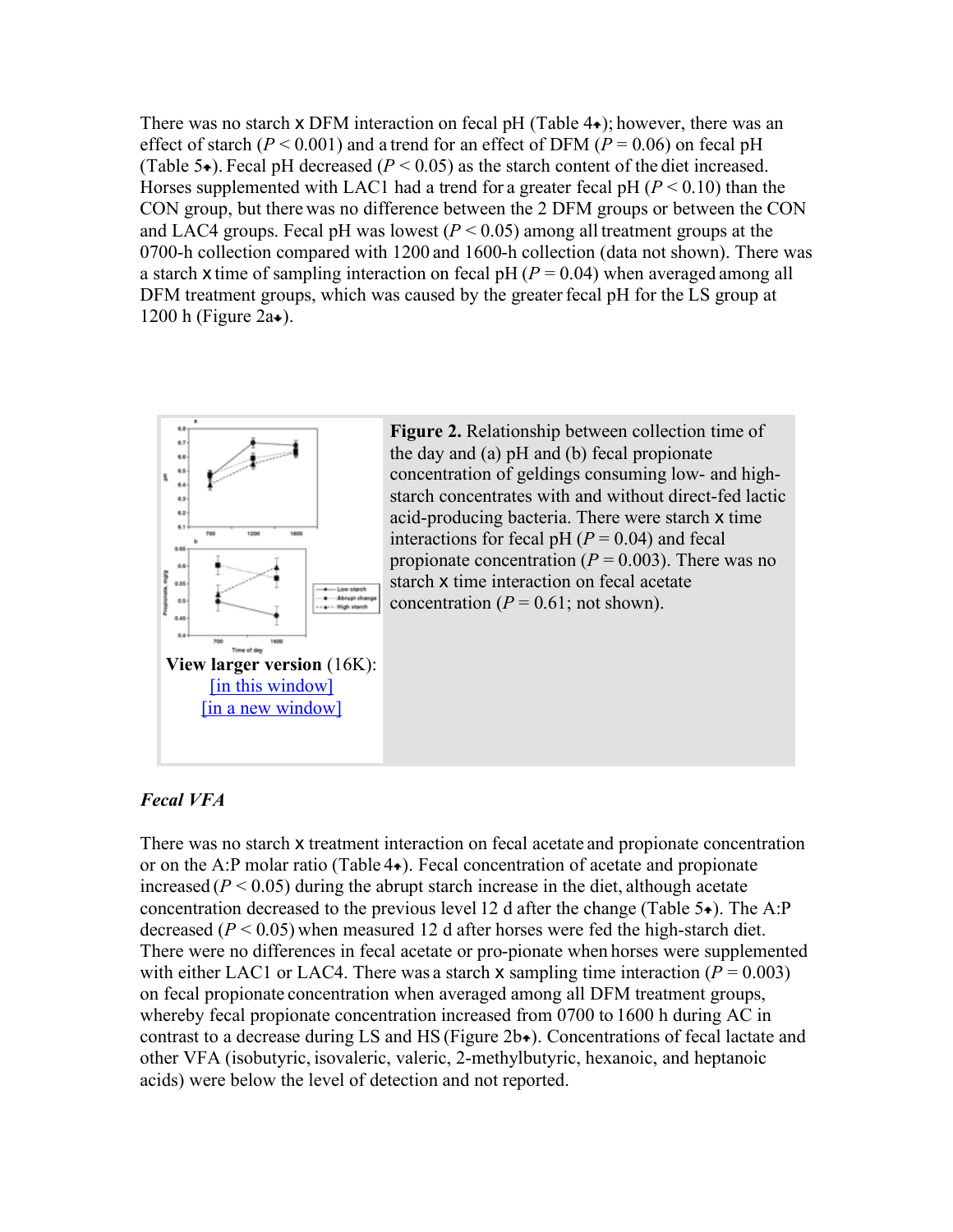#### *Bacterial Enumeration*

After repeated plate growth, 4 data points were removed from LAC4 lactobacilli samples due to contamination from a rapidly growing bacterial species that produced spreader colonies on the surface of MRS plates. Enumeration data indicated the presence of bacterial species in the control diet. Average viable lactobacilli counts were not affected by treatment ( $P = 0.15$ ) or time ( $P = 0.96$ ; Figure 3a.). Average viable en-terococci counts over the 12-wk period did not change in the CON diet, had a tendency to increase in LAC1, and decreased in LAC4 (treatment x time interaction;  $P = 0.02$ ; Figure 3b+). Average viable bifidobacteria counts over the 12-wk period increased in CON and LAC4 but decreased in LAC1 (treatment **x** time interaction;  $P < 0.001$ ; Figure 3c.). The *P*values for the main effects of treatment and time on average viable enterococci and bifidobacteria are not shown due to significant treatment  $x$  time interactions ( $P = 0.02$  and  $P < 0.001$ , respectively; Figures 3b and 3c+).



**Figures 3.** Effect of time (wk) on number of viable colony-forming units  $(log_{10})$  of a) lactobacilli, b) enterococci, and c) bifidobacteria in separate batches of animal feed stored for 12 wk from June to September. Average viable lactobacilli counts: treatment, *P* = 0.15; time,  $P = 0.96$  (*P*-values not shown in panel a). The *P*values for the main effects of treatment and time on average viable enterococci and bifidobacteria are not shown due to significant treatment **x** time interactions.  $CON = no$  inclusion of lactic acid bacteria;  $LAC1 = 1.50$ kg/metric ton of single strain *Lactobacillus acidophilus*; LAC4 = containing 1.50 kg/metric ton of a mixture of *L. acidophilus, Lactobacillus casei, Bifidobacterium bifidum,* and *Enterococcus faecium* (LAC4; PrimaLac 454 Feed grade; Star-Labs, Clarksdale, MO). Regression lines were corrected for effects of ambient temperature, which were recorded during the study and used as a covariate in the model. The *P*-values given in the legend represent the significance of slope for the regression line as different from zero.

Bacterial ribosomal DNA from the treatment diets was identified and is reported in Table  $6\text{-}$ . No treatment-type bacterial species contamination was found in CON. All of the expected bacterial species were present in LAC1 and LAC4, except no bifidobacteria were identified in LAC4.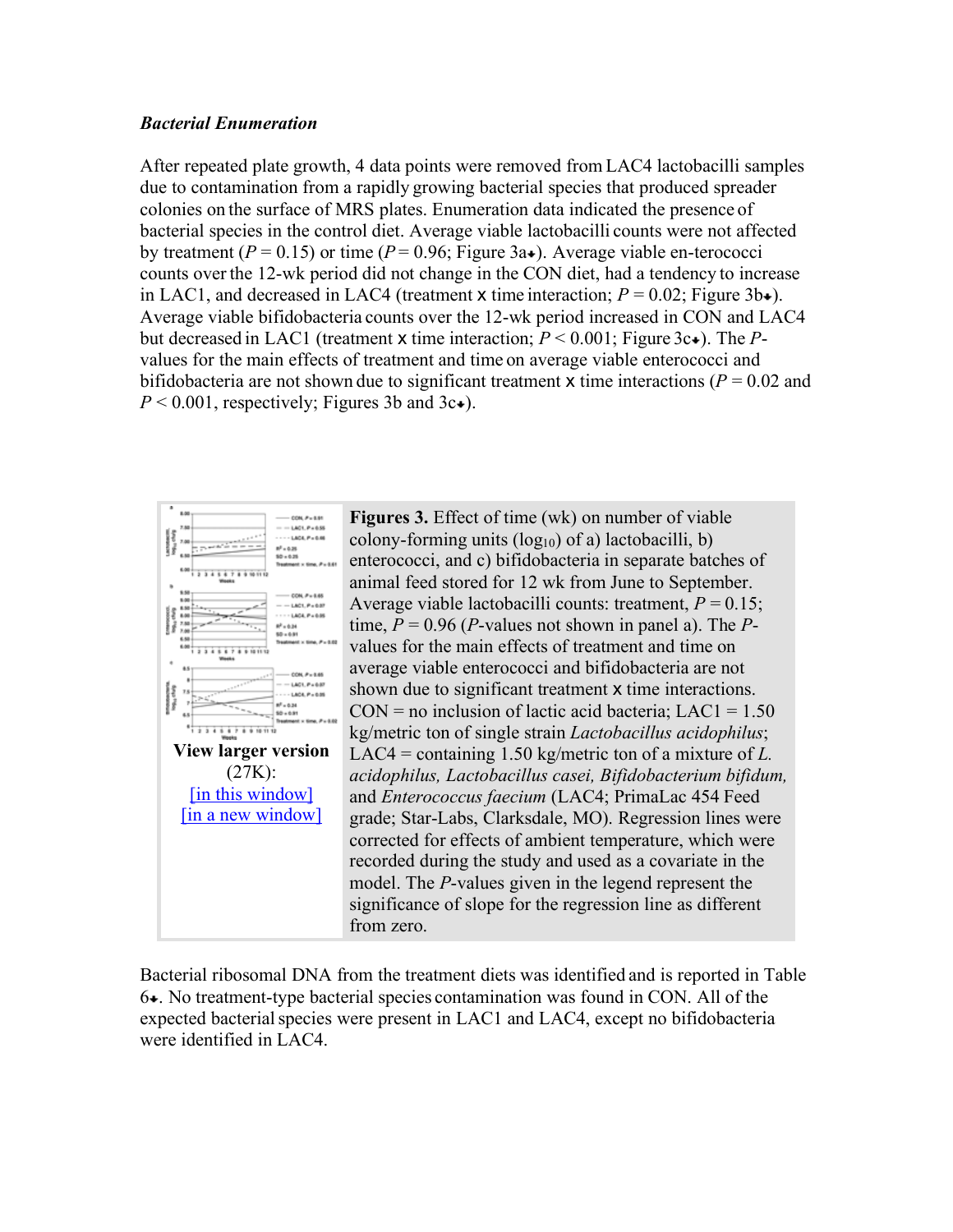**View this table:** [in this window] [in a new window] **Table 6.** Bacteria species identification<sup>1</sup> of inoculated  $concentrates<sup>2</sup>$ 

### **DISCUSSION**

The main goals of this study were to test the hypotheses that feeding direct-fed LAB to horses would reduce the risk of acidosis associated with feeding high-starch concentrates and that direct-fed LAB could improve nutrient utilization of the equine diet. The risk of feeding high-starch concentrates to horses was previously discussed by Potter et al.  $(1992)$ . who showed that feeding at least 3.5 g of starch/(kg of BW·meal) exceeds the digestive capacity of the small intestine of the horse, allowing nondegraded starch particles to be rapidly fermented in the hindgut. Rapid fermentation of starch in the hindgut alters the microbial ecology (Julliand et al.,  $2001\star$ ) whereby lactobacilli and streptococci bacteria proliferate (Goodson et al., 1988  $\star$ ; Bailey et al., 2003 $\star$ ), creating an accumulation of lactic acid and other organic acids in the cecum (Nordlund et al., 1995 $\star$ ; Owens et al.,  $1998\bullet$ ). This unbalanced microbial population associated with the production of lactic acid causes 2 problems: first, a decrease in pH that depresses fiber digestion (Pagan, 1998 $\star$ ; Kohnke et al., 1999 $\star$ ; Julliand et al., 2001 $\star$ ) and, second, an increase in the potential of certain microbes to release endotoxins (Sprouse et al., 1987 $\star$ ; Clarke et al.,  $1990\bullet$ ). Ultimately, these disturbances can perpetuate acidosis, which can lead to ulcers (Andrews et al.,  $2005\bullet$ ), colic (de Fombelle et al.,  $2001\bullet$ ), endotoxemia (Sprouse et al., 1987 $\div$ : Clarke et al., 1990 $\leftrightarrow$ ), or laminitis in the horse (Garner et al., 1977 $\div$ ; Sprouse et al.,  $1987 \div$ ; Bailey et al.,  $2003 \div$ ).

Reports of a reduced risk of acidosis in beef feedlot cattle fed high-concentrate diets supplemented with direct-fed LAB (Ware et al., 1988 $\star$ ; Huffman et al., 1992 $\star$ ; Van Koevering et al., 1994 $\star$ ; Ghorbani et al., 2002 $\star$ ) prompted our interest in the potential of direct-fed LAB to reduce the negative effects on digestion associated with feeding highstarch concentrates to horses. Although the digestive physiologies of cattle and horses are distinctly different, Kern et al. (1973 $\star$ , 1974) $\star$  reported that bacterial populations in the rumen and equine cecum are similar.

It is acknowledged that the HS concentrate offered in the currentstudy did not reach the level of intake, indicated by Potter et al.  $(1992)$ , which would induce the aforementioned metabolic disturbances. The intent of the current study was to offer 2 levels of starch through an AC and to observe the effects of that change on digestion and fermentation end-products. Consequently, the reference to the HS concentrate in the cur rent study is reflective of the greater of the 2 levels of starch offered to the horses.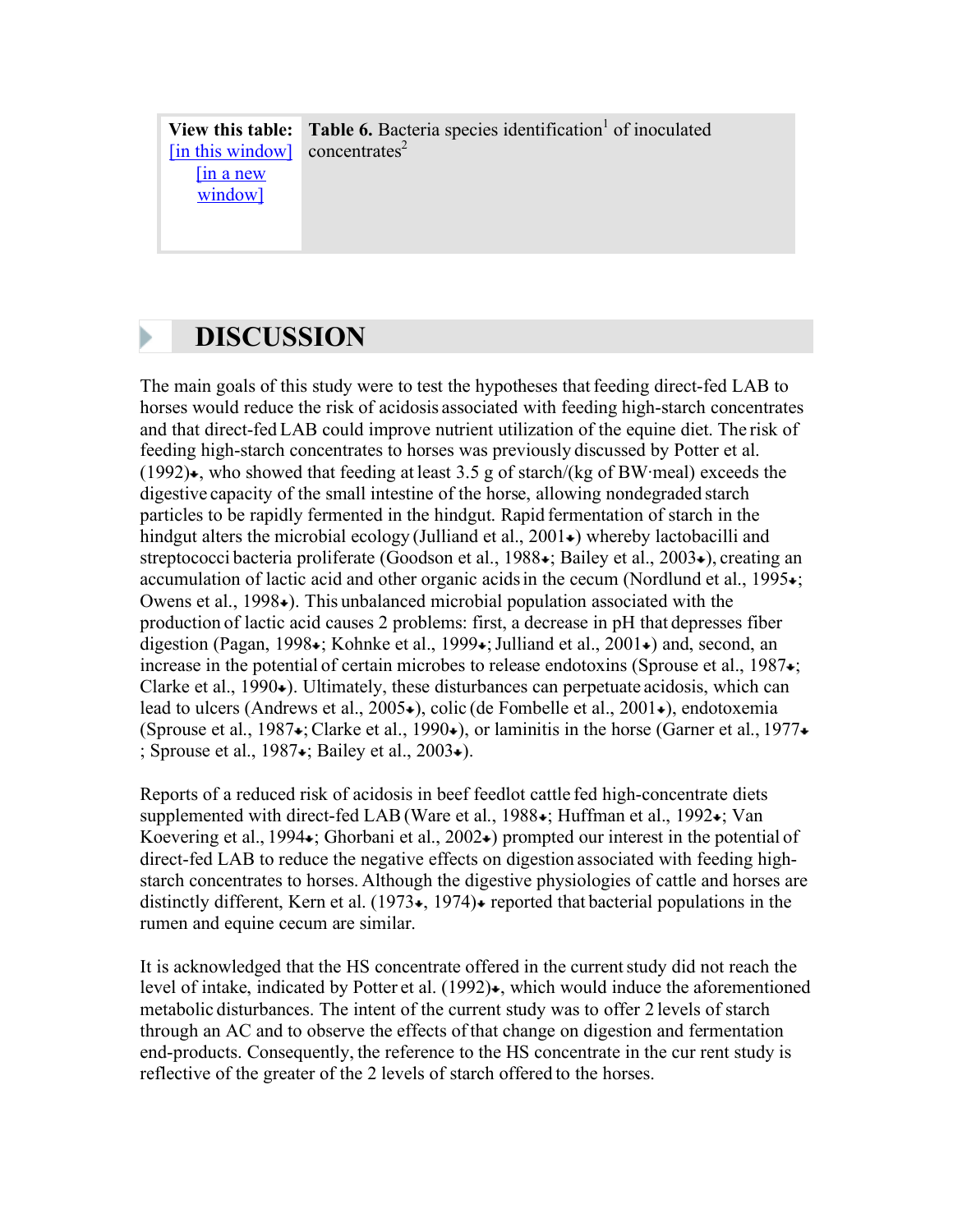### *Digestibility*

In agreement with others (Karlsson et al., 2000 $\star$ ; Drogoul et al., 2001 $\star$ ; Hussein et al., 2004 ), DM and OM digestibilitiesincreased when dietary starch increased. This increase could be attributed to the observed increase in fiber digestion or that our high-starch concentrate had a lower fiber concentration (17 vs. 28%), which occurred as a result of diet formulation.

Starch was nearly 100% digested, which is in agreement with others (de Fombelle et al.,  $2004 \div$ ; Hussein et al.,  $2004 \div$ ). Although we showed no difference in starch digestion between the LS and HS time points, starch digestion was lowest during the abrupt change, indicating that the digestive function was reduced due to an abrupt increase in starch. However, horses seemed to have adjusted to the greater starch level after the HS concentrate had been offered for 12 d.

The LAC4 increased the apparent digestibility of the lipid portion of the diet by 5.1%, regardless of starch level. Previously, it has been shown in other species that certain microbes expresslipase enzymes capable of breaking down dietary fat (Grunewald, 1982 •; Danielson et al., 1989 •; de Rodas et al., 1996 •; Hobson and Stewart, 1997 •). Whether a similar mechanism was responsible for increasing fat digestion in horses fed LAC4 is not known. Nevertheless, the current study indicates that, perhaps, supplementation with LAC4 improved the digestibility of the lipid portion of the diet.

Negative P, Cu, Fe, Mn, Na, and Zn digestibilities were detected, indicating that endogenous losses were greater for those mineralsthan what was consumed from the diet. A similar finding wasreported in horses fed 2 grass hay varieties (Ordakowski-Burk et al.,  $2006\star$ ). There was an effect of both DFM supplements on Cu and Fe digestibilities, in addition to having a tendency for increased Zn digestibility. Interestingly, Na digestion decreased with LAC4. Similarly, Huaynate et al.  $(2006)$   $\bullet$  showed that offering direct-fed LAB to growing pigs numerically decreased fecal content of all micro- and macrominerals with the exception of Na. The effect of the same DFM preparation on Ca digestibility previously reported on broiler chickens (Angel et al.,  $2005\div$ ) was not observed in the current study. Our study indicates that supplementing with direct-fed LAB may have the potential to improve mineral balance, specifically Cu, Fe, and Zn.

### *Fecal pH*

Fecal pH values observed when starch was increased were within ranges reported by Julliand et al.  $(2001)$ , but somewhat lower than those reported by Hussein et al.  $(2004)$ . Fecal pH was not affected by an abrupt increase of dietary starch when DFM were supplemented. Although the single-strain DFM showed a tendency toward increased fecal pH as collection times progressed throughout the day, the observed changes in pH were small and may not have practical consequences regarding minimizing hindgut acidosisin horses. However, a small decline in cecal pH from 6.7 to 6.4 was previously associated with altered fermentation patterns and microbial ecology in the hindgut of the horse (de Fombelle et al., 2001 $\star$ ; Julliand et al., 2001 $\star$ ; Medina et al., 2002 $\star$ ). In the current study,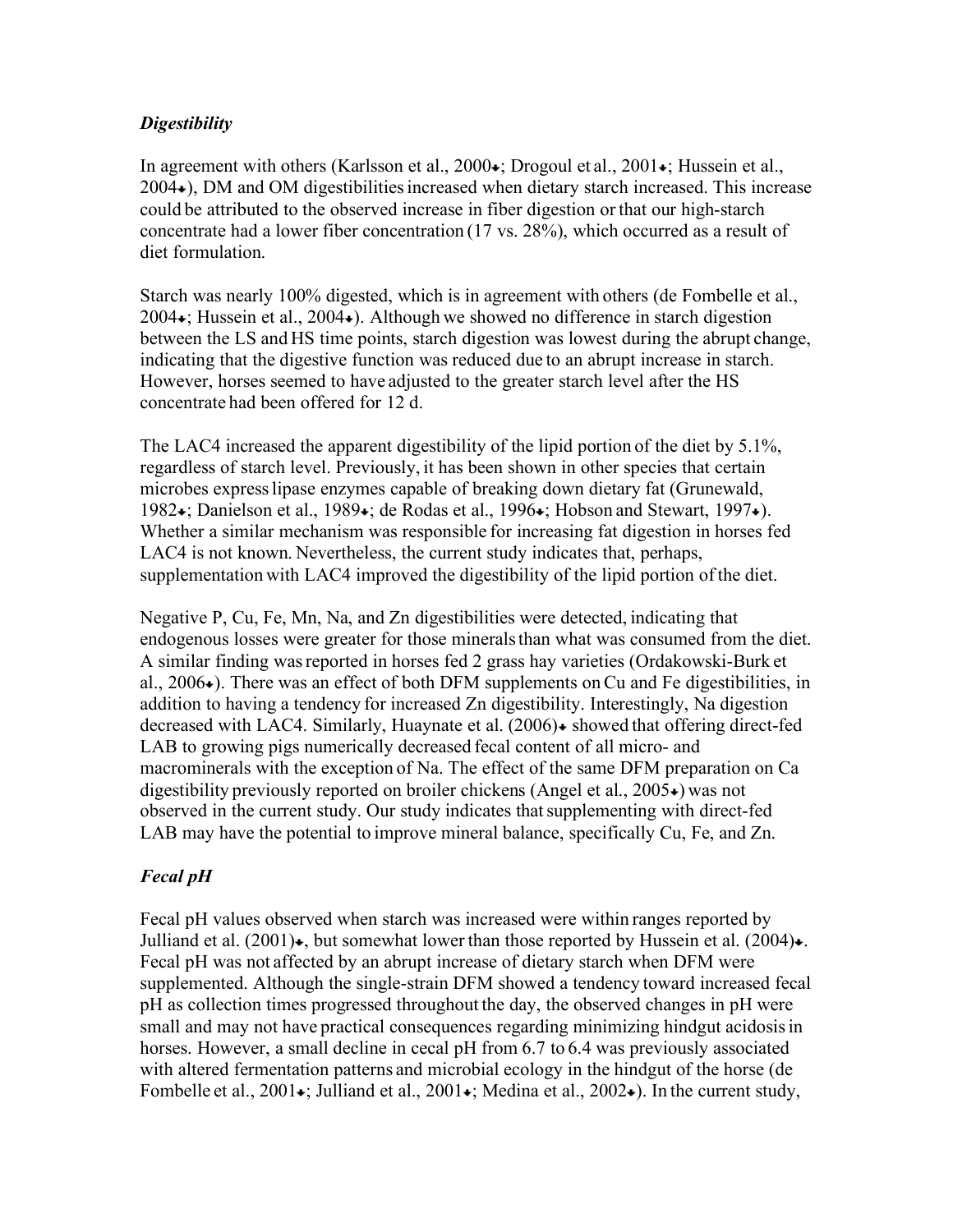we did not determine cecal pH; however, a correlation between cecal and fecal pH has been reported in rats, with fecal pH being consistently greater than cecal pH (Campbell et al.,  $1997\bullet$ ).

Medina et al.  $(2002)$  reported that hindgut pH decreased rapidly after feeding mature geldings a high-starch diet, reaching a minimum of 6.43 at 5 h post-meal. Goodson et al.  $(1988)$  showed that cecal pH decreased to a low of 5.9 at 7 h postmeal when ponies were abruptly changed from hay to concentrate. In the current study, fecal pH was lowest at 0700 h, 14 h after the last daily meal was offered. However, because this was the first collection after the 1700-h meal, fecal pH could have been lower before 0700 h (hourly samples were not taken). The difference observed among studies could be attributed to differences in gut transit time, because our data were from feces, whereas Goodson et al.  $(1988)$  and Medina et al.  $(2002)$  reported minimum pH data corresponding to cecal samples.

### *Fecal VFA*

Feeding the high-starch concentrate increased fecal acetate. This is in agreement with Hussein et al.  $(2004)$ , who observed that fecal acetate concentration increased when grains were added to an alfalfa cube diet of geldings. In contrast, Medina et al. (2002) reported decreased cecal acetate concentration when horses were switched from a highfiber to a high-starch diet. However, they found no change in acetate concentration in samples taken from the colon. The difference observed among studies could be due to differences in the diet or fecal versus cecal VFA concentrations. In agreement with Medina et al.  $(2002)$  and Hussein et al.  $(2004)$  , an abrupt increase in starch elevated fecal propionate concentration in the present study. The observed increase in acetate and temporary increase in propionate fecal concentration with added concentrates agrees with the increase in ruminal total VFA concentration that occurred when concentrates are added to diets of ruminants (Wallace, 1994 $\bullet$ ). Fecal acetate concentration was not affected by the direct-fed LAB in ourstudy, which is in contrast to a decrease in fecal acetate observed in Thoroughbred foals during weaning when administering a direct-fed LAB (Swanson et al.,  $2003\bullet$ ).

The fecal A:P in the present study ranged from 10.9 to 12.4 and was very high compared with previous studies in horses (Medina et al.,  $2002 \div$ ; Hussein et al.,  $2004 \div$ ) and ruminants (Bergman, 1990 $\star$ ). A preliminary study in our laboratory also showed high fecal A:P molar ratios ranging from 17 to 20 in horses consuming timothy or reed canarygrass hay (A. O. Burk, University of Maryland, College Park, personal communication). The high molar ratiosin the current study could perhaps be attributed to differences between acetate and propionate losses through volatilization postdefecation (Merritt and Smith, 1980 $\bullet$ ). Alternatively, a high A:P molar ratio could perhaps be due to the formation of additional acetate through reductive acetogenesis, as seen in the hindguts of termites (Breznak, 1994 ) and humans (Wolin and Miller, 1994 ). Although fecal VFA concentrations may not represent actual hindgut VFA concentrations, they can reflect the difference between production and absorption (Hussein et al., 2004 $\star$ ; Berg et al.,  $2005 \div$ ).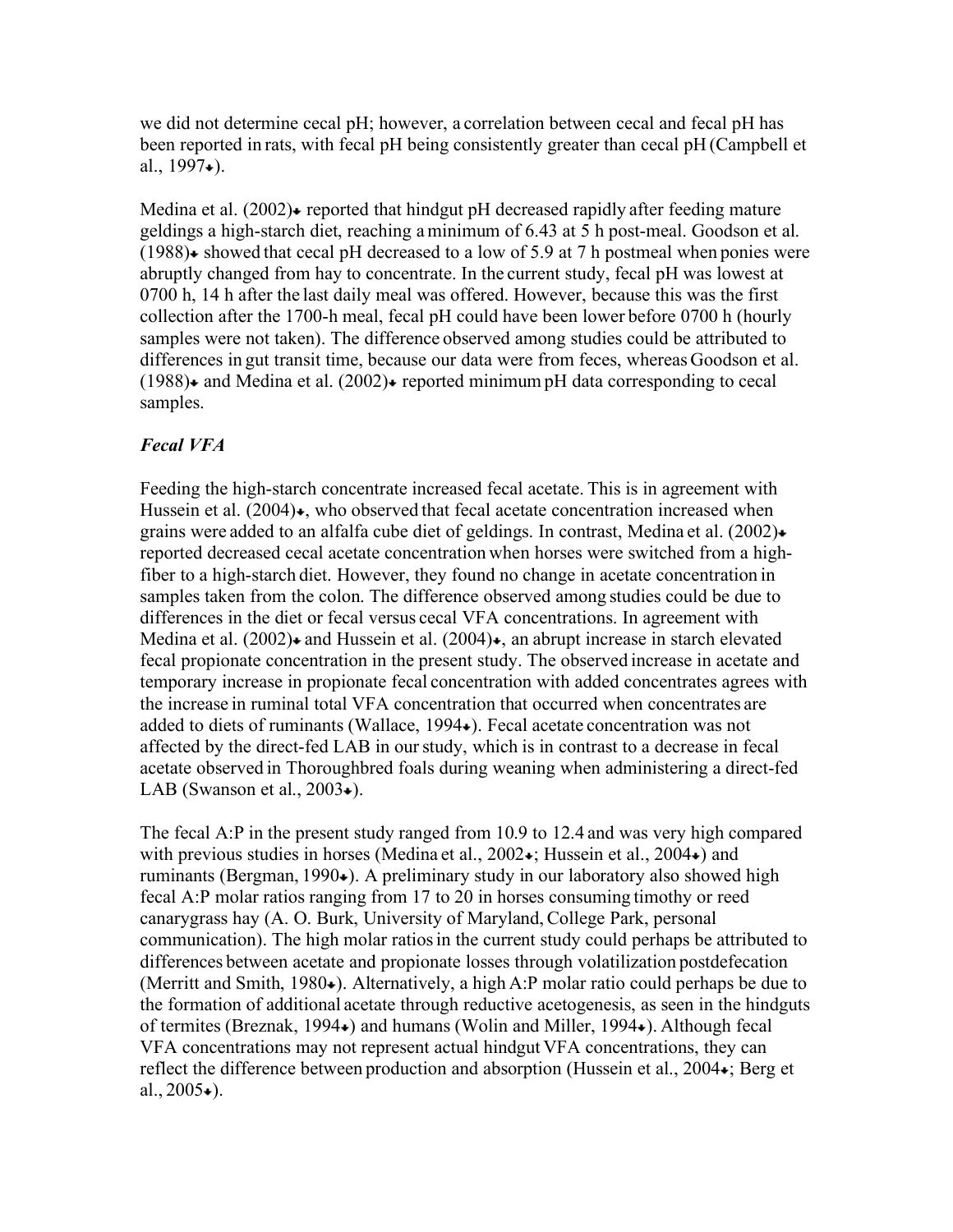### *DFM Viability*

As indicated by our enumeration data, the added *Lactobacillus*spp. remained viable, with colony-forming units unchanged over the 12-wk period. *Enterococcus* spp. and *Bifidobacterium* spp. remained viable in the feeds, although, over time, there was an increase in enterococci and a decrease in bifidobacteria in the LAC4 concentrate. In a previous study conducted with commercial pharmaceutical products intended for humans, it was reported that preparations with a single species showed better survivability than those composed of multiple strains (Canganella et al.,  $1997\star$ ). The authors suggested inhibitory effects among strains within the multiple-strain DFM preparations. Inhibitory interactions in LAC4 may explain differences between the viability of enterococci and bifidobacteria colony-forming units over time. Bifidobacteria in LAC4 were no longer detectable through ribosomal DNA identification after the experiment.

The CON concentrate was shown to contain naturally occurring bacteria but no contamination with DFM-added organisms. These naturally occurring nonlactobacilli bacteria were able to grow anaerobically on MRS agar, rendering unreliable lactobacilli counting data. This represents a quality control problem, because the methods available for enumerating lactobacilli may not be specific enough.

There have not been DFM dose titration studies with equine. From human dosages, Weese  $(2001)$  extrapolated that an average horse (approximately 450 kg) would likely need to ingest at least  $10^9$  to  $10^{11}$  cfu of a DFM organism/(50 kg of BW·d) for it to be able to colonize in the intestine. The DFM used in the current study were guaranteed by the manufacturer to contain a minimum of  $10^8$  cfu/g at the inclusion rate recommended and used. In a companion study, where LAC4 was added to feed while mixing, it was shown that lactobacilli remained viable and incurred minimal loss during feed processing (Swyers,  $2007 \div$ ). The dosage levels chosen for the current study may not have been appropriate for ameliorating hindgut acidosis in horses and could have affected the results obtained.

Other issues like viable bacterial species selected or survivability of the DFM during gut transit may have resulted in the DFM not having a greater effect on hindgut acidosis. Also, the increase in dietary starch may have been insufficient for the DFM to elicit benefits on the hindgut environment. Although the intent of the current study was not to exceed the digestive capacity of starch in the small intestine, a more dramatic effect of DFM may have been detected if starch intake was at least 3.5 g of starch/(kg of BW·meal) as suggested by Potter et al.  $(1992)$ .

The results of this study may lend support for the use of greater starch content in the diet of horses to improve digestibility but did not demonstrate that supplementation with direct-fed LAB substantially reduces the risk of acidosis in horses whose dietary starch content is abruptly increased. Although the DFM used in this study showed potential to increase the digestibility of fat and certain minerals in the diet, additional research is needed that more clearly identifies the species and dose of DFM needed to effectively reduce digestive disturbances caused by feeding high-starch concentrates to horses.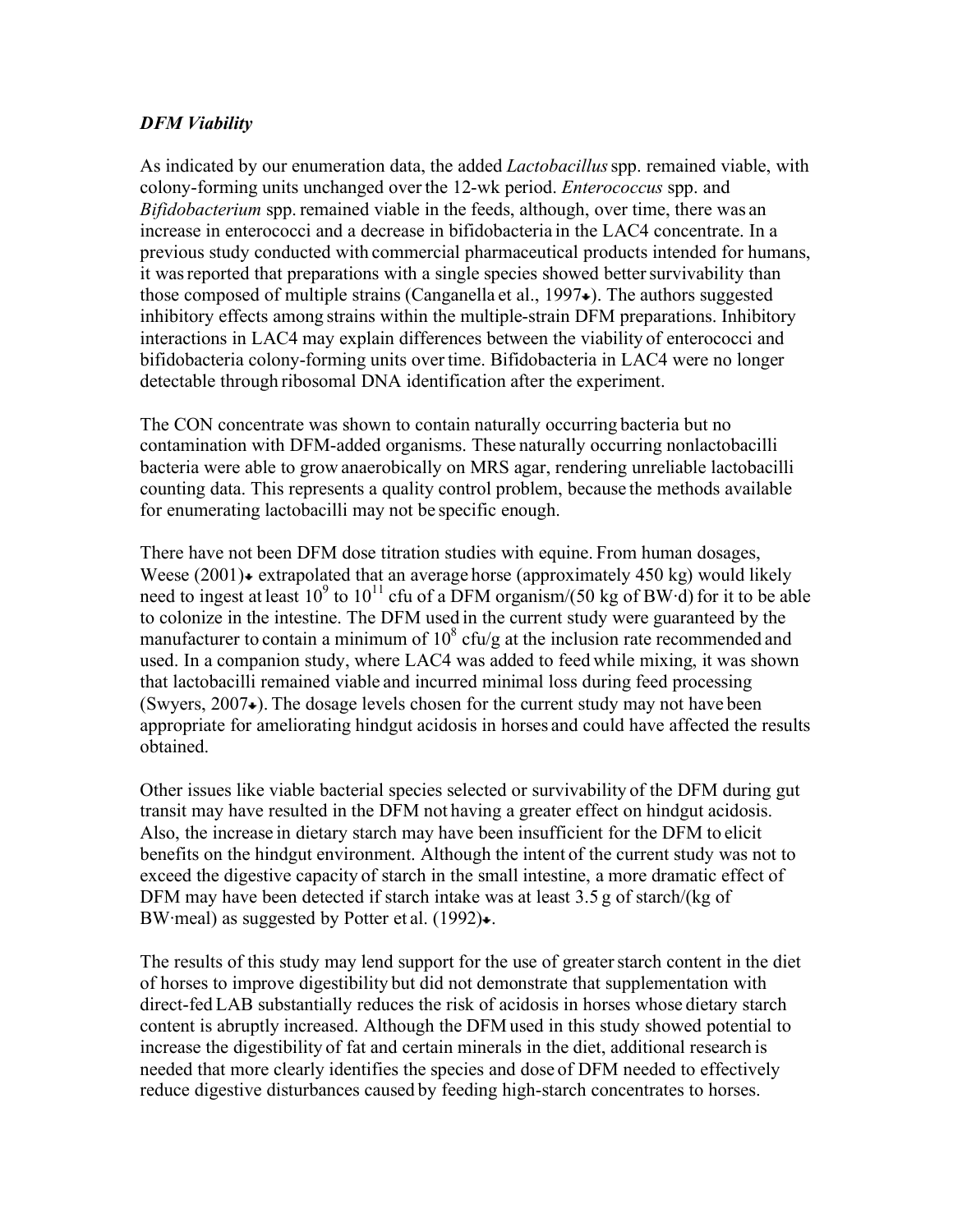### **Footnotes**

<sup>1</sup> We thank R. Johnson (Cargill Animal Nutrition, Minneapolis, MN), M. Newcomb and the team at the Cargill Animal Nutrition Innovation Center (Elk River, MN), and M. Young and the team at Star-Labs (Clarksdale, MO) for their collaboration and financial contribution. Thanks are extended to the Maryland Horse IndustryBoard (Annapolis) and the University of Maryland General ResearchBoard Grant Programs (College Park) for their financial contribution. Counsel from J. S. Weese (University of Guelph, Guelph, Ontario, Canada), L. W. Douglass (University of Maryland, College Park), and J. Sylvester (Mars Horsecare US Inc., Dalton, OH) is gratefully acknowledged. The assistance of the staff and students at theCentral Maryland Research and Education Center (Clarksville, MD) is greatly appreciated.

<sup>2</sup> Corresponding author:  $\frac{amyburk@umd.edu}{amyburk@umd.edu}$ 

Received for publication September 25, 2007. Accepted for publication April 3, 2008.

# **LITERATURE CITED**

Andrews, F. M., B. R. Buchanan, S. B. Elliot, N. A. Clariday, and L. H. Edwards. 2005. Gastric ulcers in horses. J. Anim. Sci. 83(E. Suppl.):E18–E21.[Abstract/Free Full Text]

Angel, R., R. A. Dalloul, and J. Doerr. 2005. Performance of broiler chickens fed diets supplemented with direct-fed microbials. Poult. Sci. 84:1222– 1231.[Abstract/Free Full Text]

AOAC. 1995. Official Methods of Analysis. 16th ed. Assoc. Off. Anal. Chem., Arlington, VA.

AOAC. 2005. Official Methods of Analysis. 18th ed. Assoc. Off. Anal. Chem., Arlington, VA.

Bailey, S. R., M. L. Baillon, A. Rycroft, P. A. Harris, and J. Elliott. 2003. Identification of equine cecal bacteria producing amines in an in vitro model of carbohydrate overload. Appl. Environ. Microbiol. 69:2087-2093.[Abstract/Free Full Text]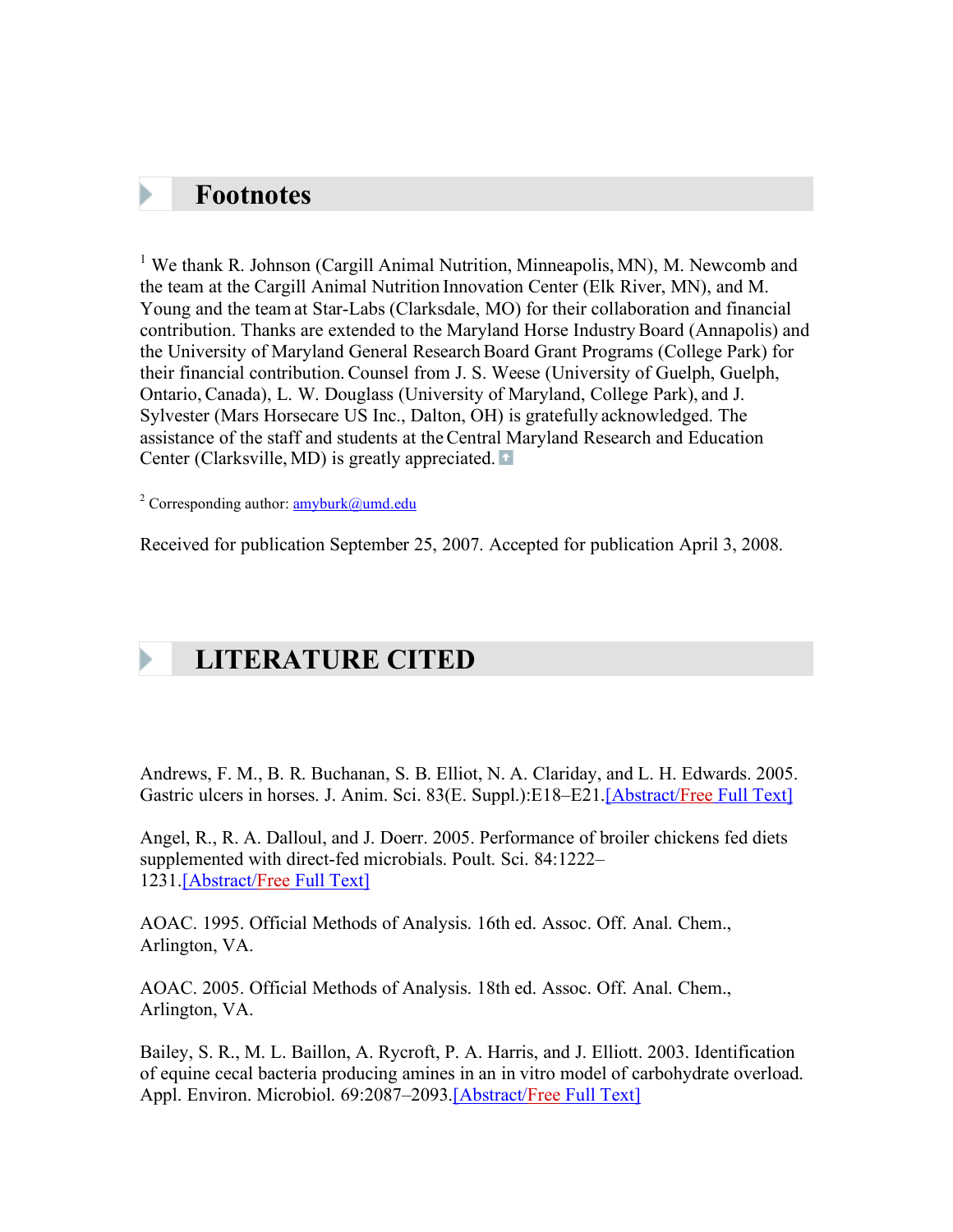Berg, E. L., C. J. Fu, J. H. Porter, and M. S. Kerley. 2005. Fructoo-ligosaccharide supplementation on the yearling horse: Effects on fecal pH, microbial content and volatile fatty acid concentrations. J. Anim. Sci. 83:1549–1553.[Abstract/Free Full Text]

Bergman, E. N. 1990. Energy contributions of volatile fatty acids from the gastrointestinal tract in various species. Physiol. Rev. 70:567– 590.[Abstract/Free Full Text]

Breznak, J. A. 1994. Acetogenesis from carbon dioxide in termite guts. Pages 303–330 in Acetogenesis. H. L. Drake, ed. Chapman and Hall, New York, NY.

Campbell, J. M., G. C. Fahey Jr, and B. W. Wolf. 1997. Selected indigestible oligosaccharides affect large bowel mass, cecal and fecal short-chain fatty acids, pH and microflora in rats. J. Nutr. 127:130–136.[Abstract/Free Full Text]

Canganella, F., S. Paganini, M. Ovidi, A. M. Vettraino, L. Vevilacqua, S. Massa, and L. D. Travatelli. 1997. A microbiological investigation on probiotic pharmaceutical products used for human health. Microbiol. Res. 152:171–179.[Medline]

Clarke, L. L., M. C. Roberts, and R. A. Argenzio. 1990. Feeding and digestive problems in horses: Physiologic responses to a concentrated meal. Vet. Clin. North Am. 6:433– 450.

Danielson, A. D., E. R. Peo, K. M. Shahani, A. J. Lewis, P. J. Whalen, and M. A. Am. 1989. Anticholesteremic property of *Lactobacillus acidophilus* yogurt fed to mature boars. J. Anim. Sci. 67:966-974.[Abstract/Free Full Text]

de Fombelle, A., V. Julliand, C. Drogoul, and E. Jacotot. 2001. Feeding and microbial disorders in horses: 1 – Effects of an abrupt incorporation of 2 levels of barley in a hay diet on microbial profile and activities. J. Equine Vet. Sci. 21:439–445.[CrossRef]

de Fombelle, A., L. Veiga, C. Drogoul, and V. Julliand. 2004. Effect of diet composition and feeding pattern on the prececal digestibility of starches from diverse botanical origins measured with the mobile nylon bag technique in horses. J. Anim. Sci. 82:3625– 3634.[Abstract/Free Full Text]

de Man, J., C. M. Rogosa, and E. Sharpe. 1960. A medium for the cultivation of lactobacilli. J. Appl. Bacteriol. 23:130–135.[CrossRef]

de Rodas, B. Z., S. E. Gilliland, and C. V. Maxwell. 1996. Hypocholes-terolemic action of *Lactobacillus acidophilus* ATCC 43121 and calcium in swine with hypercholesterolemia induced by diet. J. Dairy Sci. 79:2121–2128.[Medline]

Drogoul, C., A. de Fombelle, and V. Julliand. 2001. Feeding and microbial disorders in horses: 2 – Effects of 3 hay: grain ratios on digesta passage rate and digestibility in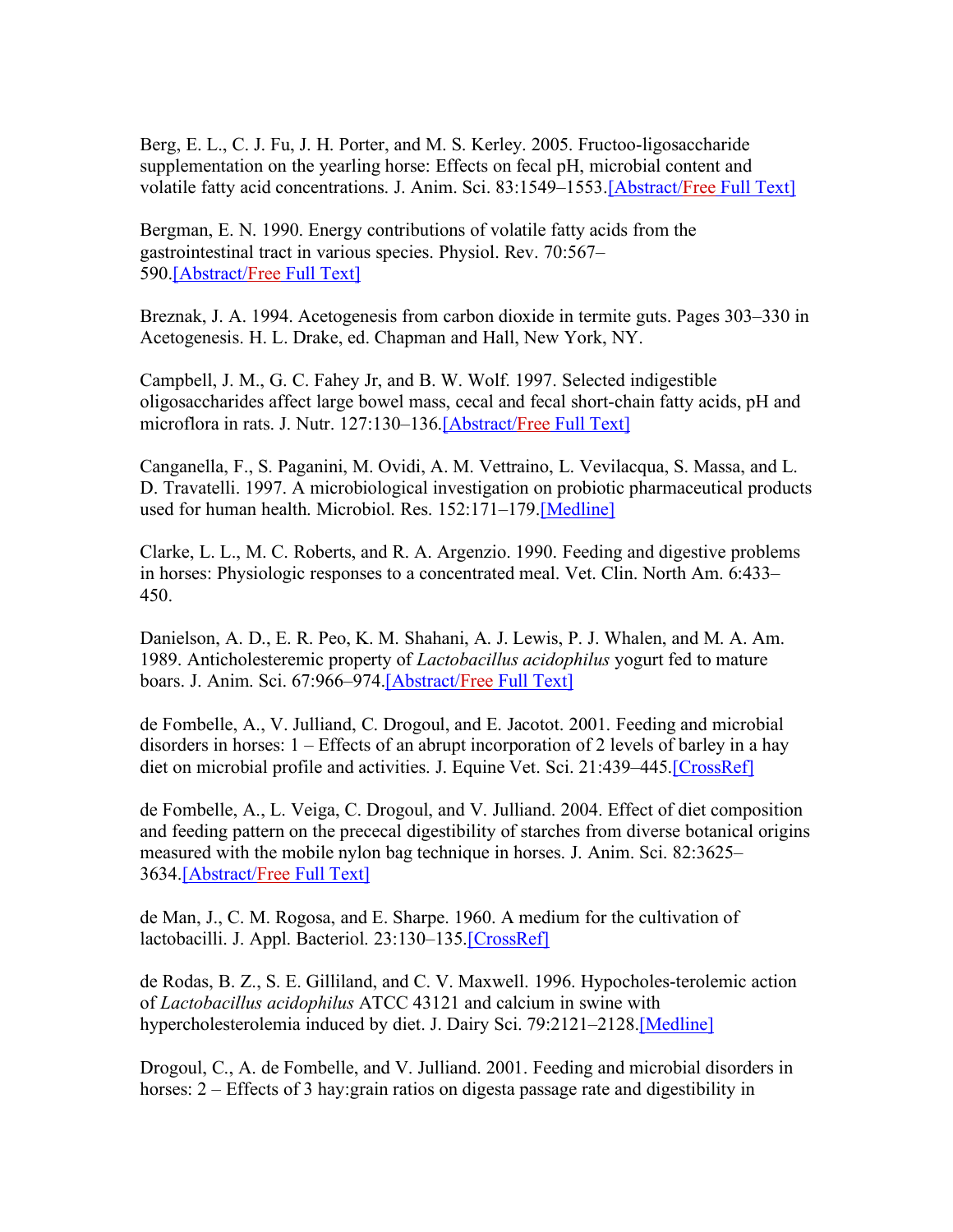ponies. J. Equine Vet. Sci. 21:487–490.[CrossRef]

Fuller, R. 1989. A review: Probiotics in man and animals. J. Appl. Bacteriol. 66:365– 378.[Medline]

Garner, H. E., D. P. Hutcheson, J. R. Coffman, A. W. Hahn, and C. Salem. 1977. Lactic acidosis: A factor associated with equine laminitis. J. Anim. Sci. 45:1037– 1041.[Abstract/Free Full Text]

Ghorbani, G. R., D. P. Morgavi, K. A. Beauchemin, and J. A. A. Leedle. 2002. Effects of bacterial direct fed microbials on ruminal fermentation, blood variables, and the microbial populations of feedlot cattle. J. Anim. Sci. 80:1977– 1985.[Abstract/Free Full Text]

Goodson, J., W. J. Tyznik, J. H. Cline, and B. A. Dehority. 1988. Effects of an abrupt diet change from hay to concentrate on microbial numbers and physical environment in the cecum of the pony. Appl. Environ. Microbiol. 54:1946–1950.[Abstract/Free Full Text]

Grunewald, K. K. 1982. Serum cholesterol levels in rats fed skim milk fermented by *Lactobacillus acidophilus.* J. Food Sci. 47:2078–2079.[CrossRef]

Hall, M. B., W. H. Hoover, J. P. Jennings, and T. K. Miller-Webster. 1999. A method for partitioning neutral detergent soluble carbohydrates. J. Sci. Food Agric. 79:2079– 2086.[CrossRef]

Henneke, D. R., G. D. Potter, J. L. Kreider, and B. F. Yeates. 1983. Relationship between condition score, physical measurements and body fat percentage in mares. Equine Vet. J. 15:371–372.[Medline]

Hobson, P. N., and C. S. Stewart. 1997. The Rumen Microbial Ecosystem. Blackie Academic and Professional. Chapman and Hall, New York, NY.

Huaynate, R. A. R., M. C. Thomaz, R. N. Kronka, A. L. Fraga, A. J. Scandolera, and F. E. L. Budiño. 2006. Effects of adding macro and microminerals in pig feces fed diets with different levels of probiotic. Braz. Arch. Biol. Technol. 49:385–392.

Hoffman, R. M. 2003. Carbohydrate metabolism in horses. Recent Advances in Equine Nutrition. S. L. Ralston and H. F. Hintz, ed. http://www.ivis.org/advances/Ralston/hoffman/IVIS.pdf Accessed July 25, 2008.

Huffman, R. P., K. K. Karges, T. J. Klopfenstein, R. A. Stock, R. A. Britton, and L. D. Roth. 1992. The effect of *Lactobacillus acidophilus* on subacute ruminal acidosis. J. Anim. Sci. 70(Suppl. 1):87. (Abstr.)

Hussein, H. S., L. A. Vogedes, G. C. J. Fernandez, and R. L. Frankeny. 2004. Effects of cereal grain supplementation on apparent digestibility of nutrients and concentrations of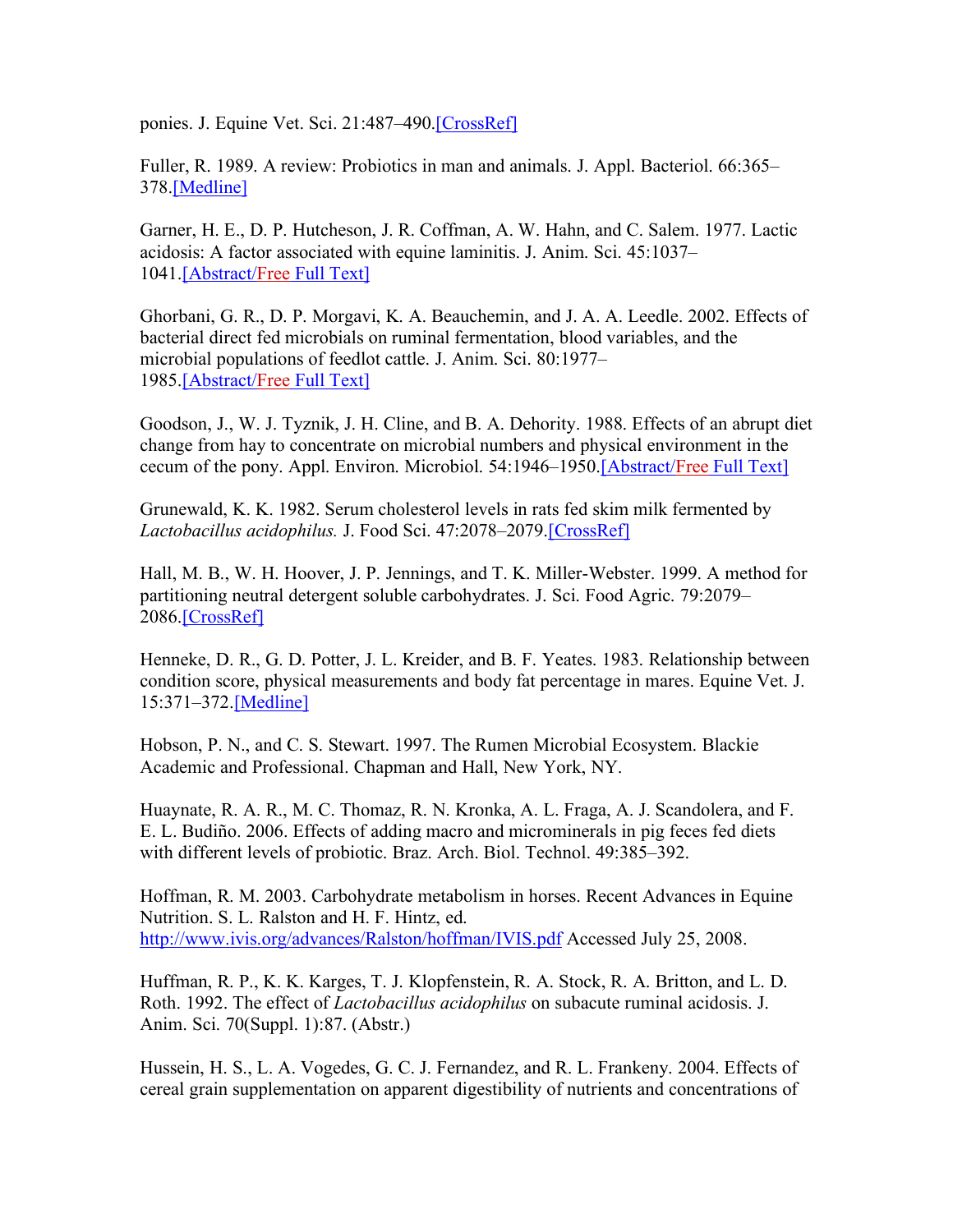fermentation end-products in the feces and serum of horses consuming alfalfa cubes. J. Anim. Sci. 82:1986-1996.[Abstract/Free Full Text]

Huaynate, R. A. R., M. C. Thomaz, R. N. Kronka, A. L. Fraga, A. J. Scandolera, and F. E. L. Budiño. 2006. Effects of adding macro and micro minerals to pig feces fed diets with different levels of probiotic. Braz. Arch. Biol. Technol. 49:385–392.

Julliand, V., A. de Fombelle, C. Drogoul, and E. Jacotot. 2001. Feeding and microbial disorders in horses: 3 – Effects of three hay:grain ratios on microbial profile and activities. J. Equine Vet. Sci. 21:543–546.[CrossRef]

Karlsson, C. P., J. E. Lindberg, and M. Rundgren. 2000. Associative effects on total tract digestibility in horses fed different ratios of grass hay and whole oats. Livest. Prod. Sci. 65:143–153.[CrossRef]

Kern, D. L., L. L. Slyter, E. C. Leffel, J. M. Weaver, and R. R. Oltjen. 1974. Ponies vs. steers: Microbial and chemical characteristics of intestinal ingesta. J. Anim. Sci. 38:559– 563.[Abstract/Free Full Text]

Kern, D. L., L. L. Slyter, J. M. Weaver, E. C. Leffel, and G. Samuelson. 1973. Pony cecum vs. steer rumen: The effect of oats and hay on the microbial ecosystem. J. Anim. Sci. 37:463–469.[Abstract/Free Full Text]

Kohnke, J. R., F. Kelleher, and P. Trevor-Jones. 1999. Feeding Horses in Australia: A Guide for Horse Owners and Managers. Rural Industries Research & Development Corp., Barton, Australia.

Krehbiel, C. R., S. R. Rust, G. Zhang, and S. E. Gilliland. 2003. Bacteria direct-fed microbials in ruminant diets: Performance response and mode of action. J. Anim. Sci. 81(Suppl. 2):E120–E132.[Abstract/Free Full Text]

Kung, L., Jr. 1999. Direct-fed microbial and enzyme feed additives. Page 37 in Direct-fed Microbial, Enzyme, and Forage Additive Compendium. Vol. 4. S. Muirhead, ed. The Miller Publishing Co., Minnetonka, MN.

Medina, B., I. D. Girard, E. Jacotot, and V. Julliand. 2002. Effect of preparation of *Saccharomyces cerevisiae* on microbial profiles and fermentation patterns in the large intestine of horses fed a high fiber or high starch diet. J. Anim. Sci. 80:2600– 2609.[Abstract/Free Full Text]

Merritt, A. M., and D. A. Smith. 1980. Osmolarity and volatile fatty acid content of feces from horses with chronic diarrhea. Am. J. Vet. Res. 41:928-931.[Medline]

NOAA. 2007. National Oceanic and Atmospheric Administration. http://www.weather.gov/climate/index.php Accessed Aug. 31, 2007.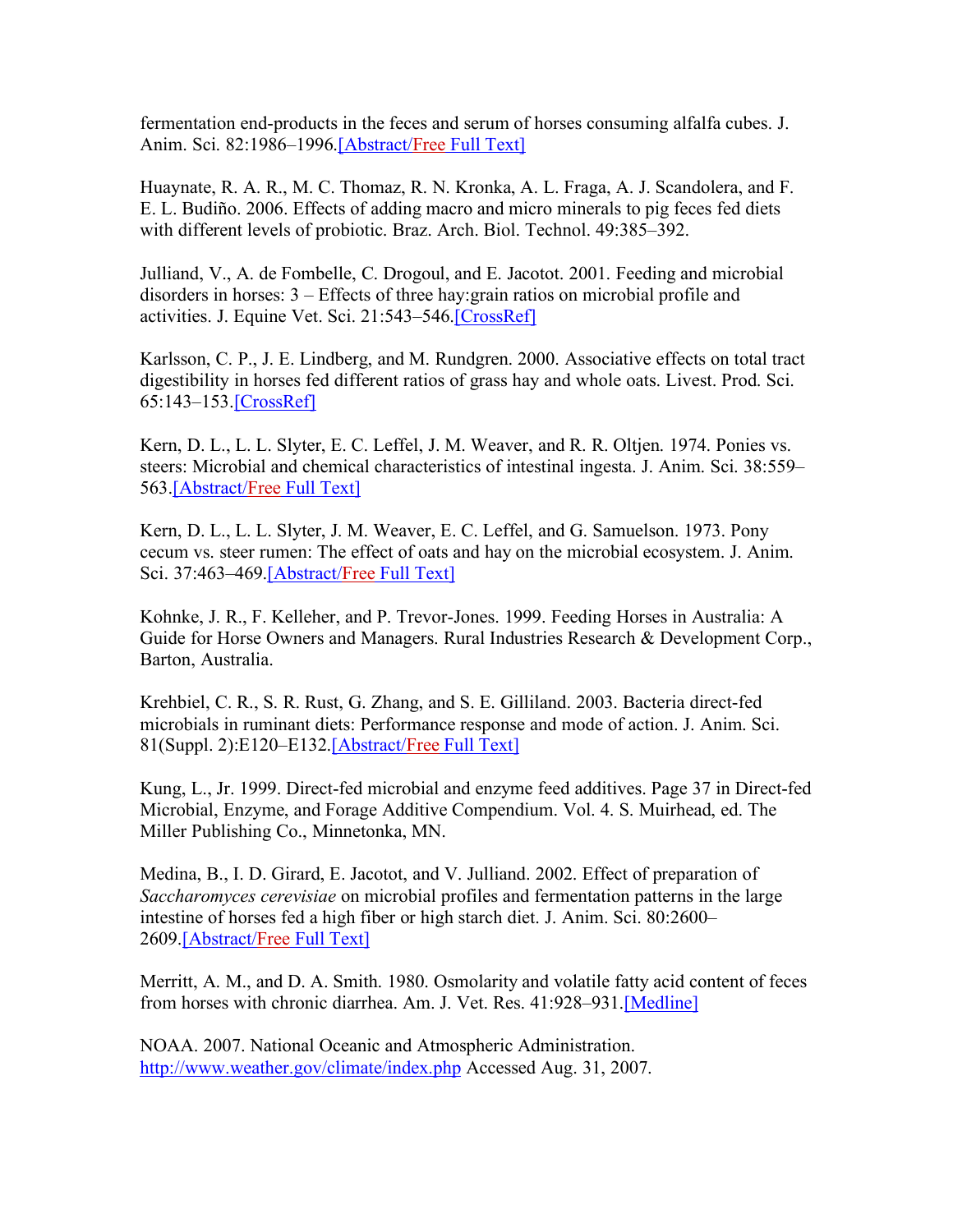Nordlund, K. V., E. F. Garrett, and G. R. Oetzel. 1995. Herd-based rumenocentesis: A clinical approach to the diagnosis of subacute rumen acidosis. Compend. Contin. Educ. Pract. Vet. 17:548–556.

Novicki, T. J., J. M. Schapiro, B. K. Ulness, A. Sebeste, L. Busse-Johnston, K. M. Swanson, S. R. Swanzy, W. Leisenring, and A. P. Limaye. 2004. Convenient selective differential broth for isolation of vancomycin-resistant *Enterococcus* from fecal material. J. Clin. Microbiol. 42:1637–1640.[Abstract/Free Full Text]

NRC. 1989. Nutrient Requirements of Horses. 5th rev. ed. Natl. Acad. Press, Washington, DC.

Ordakowski-Burk, A. L., R. W. Quinn, T. A. Shellem, and L. R. Vough. 2006. Voluntary intake and digestibility of reed canarygrass and timothy hay fed to horses. J. Anim. Sci. 84:3104–3109.[Abstract/Free Full Text]

Owens, F. N., D. S. Secrist, W. J. Hill, and D. R. Gill. 1998. Acidosis in cattle: A review. J. Anim. Sci. 76:275–286.[Abstract/Free Full Text]

Pagan, J. D. 1998. Carbohydrates in equine nutrition. Pages 57–70 in Advances in Equine Nutrition. J. D. Pagan, ed. Nottingham University Press, Nottingham, UK.

Potter, G. D., F. F. Arnold, D. D. Householder, D. H. Hansen, and K. M. Brown. 1992. Digestion of starch in the small or large intestine of the equine. Pferdeheilkunde 1:107– 111.

Simpson, P. J., C. Stanton, G. F. Fitzgerald, and R. P. Ross. 2003. Genomic diversity and relatedness of bifidobacteria isolated from porcine cecum. J. Bacteriol. 185:2571– 2581.[Abstract/Free Full Text]

Sprouse, R. F., H. E. Graner, and E. M. Green. 1987. Plasma endotoxin levels in horses subjected to carbohydrate induced laminitis. Equine Vet. J. 19:25–28.[Medline]

Swanson, C. A., D. S. Kronfeld, R. M. Hoffman, and R. K. Splan. 2003. Effects of diet and probiotic supplementation on stress during weaning in Thoroughbred foals. Page 243 in Proc. 18th Equine Nutr. Physiol. Soc. Symp., East Lansing, MI.

Swyers, K. L. 2007. Viability of lactic acid bacteria in animal feed during pelleting. MS Thesis. University of Maryland, College Park.

Van Koevering, M. T., F. N. Owens, D. S. Secrist, R. H. Anderson, and R. E. Herman. 1994. Cobactin II for feedlot steers. J. Anim. Sci. 72(Suppl. 1):83. (Abstr.)

Van Weyenberg, S., J. Sales, and G. J. Janssens. 2005. Passage rate of digesta through the equine gastrointestinal tract: A review. Livest. Sci. 99:3–12.[CrossRef]